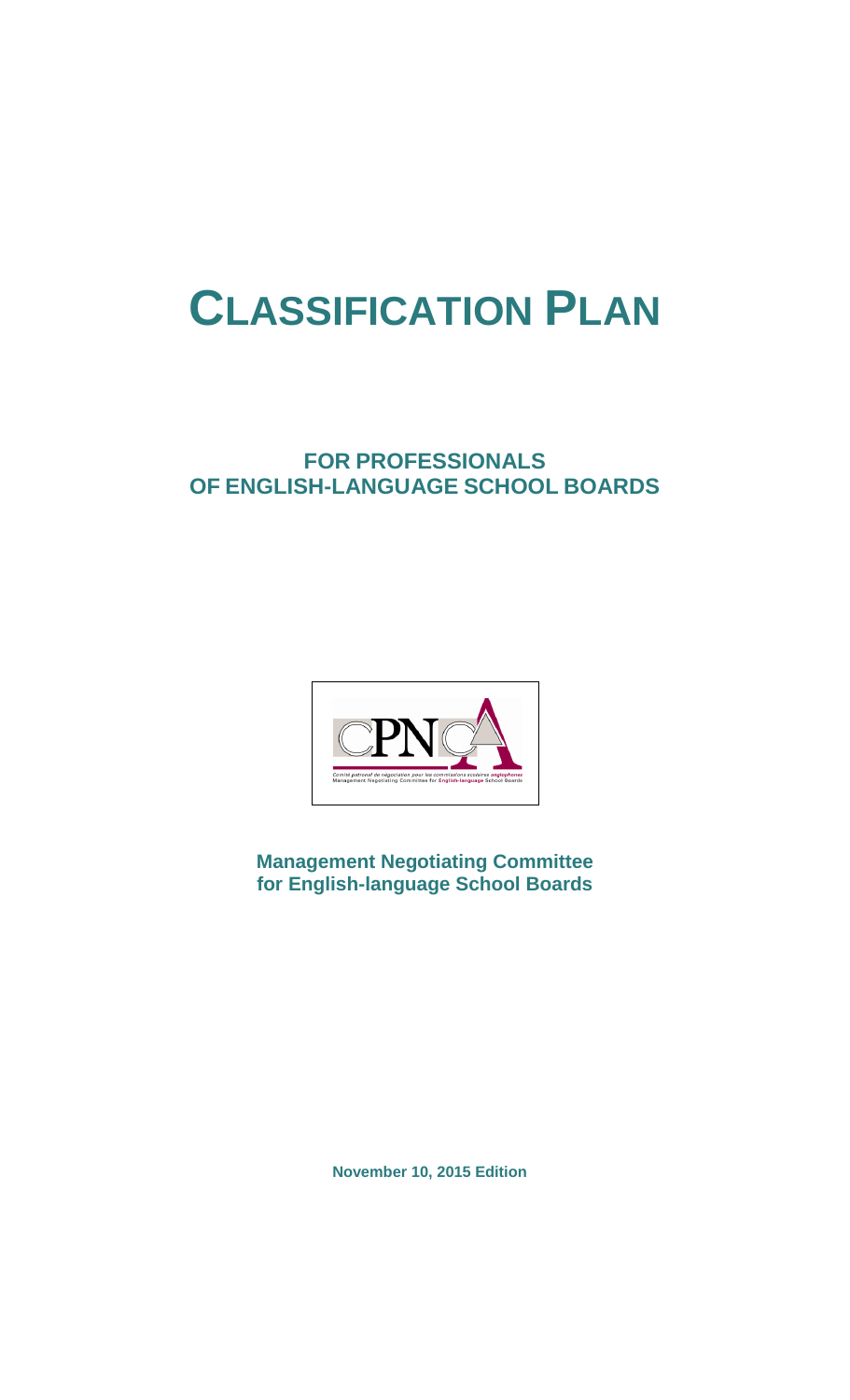Produced by the Management Negotiating Committee for English-language School Boards (CPNCA) November 2015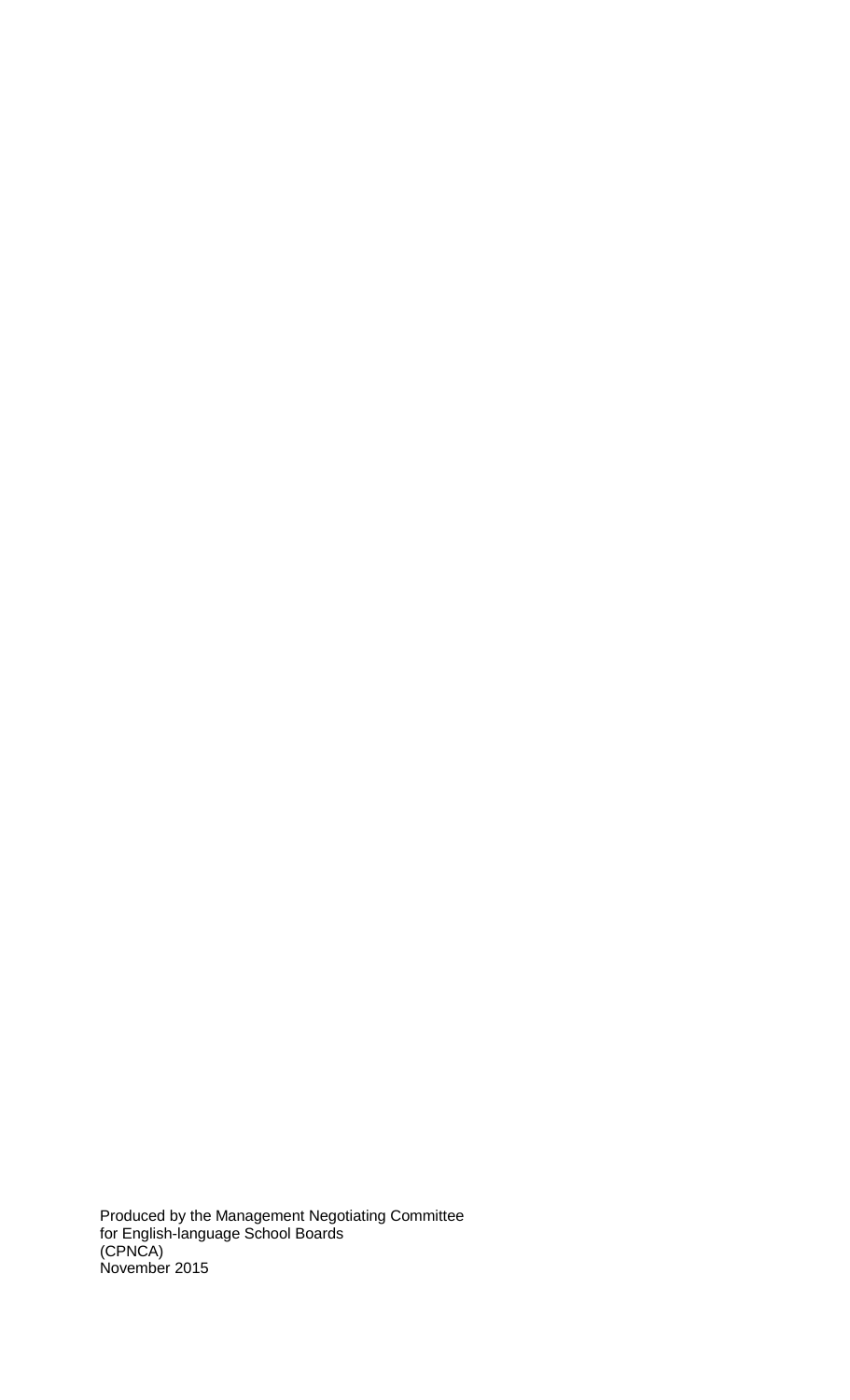# **TABLE OF CONTENTS**

# Page

# **INTRODUCTION**

# **EMPLOYMENT GROUPS**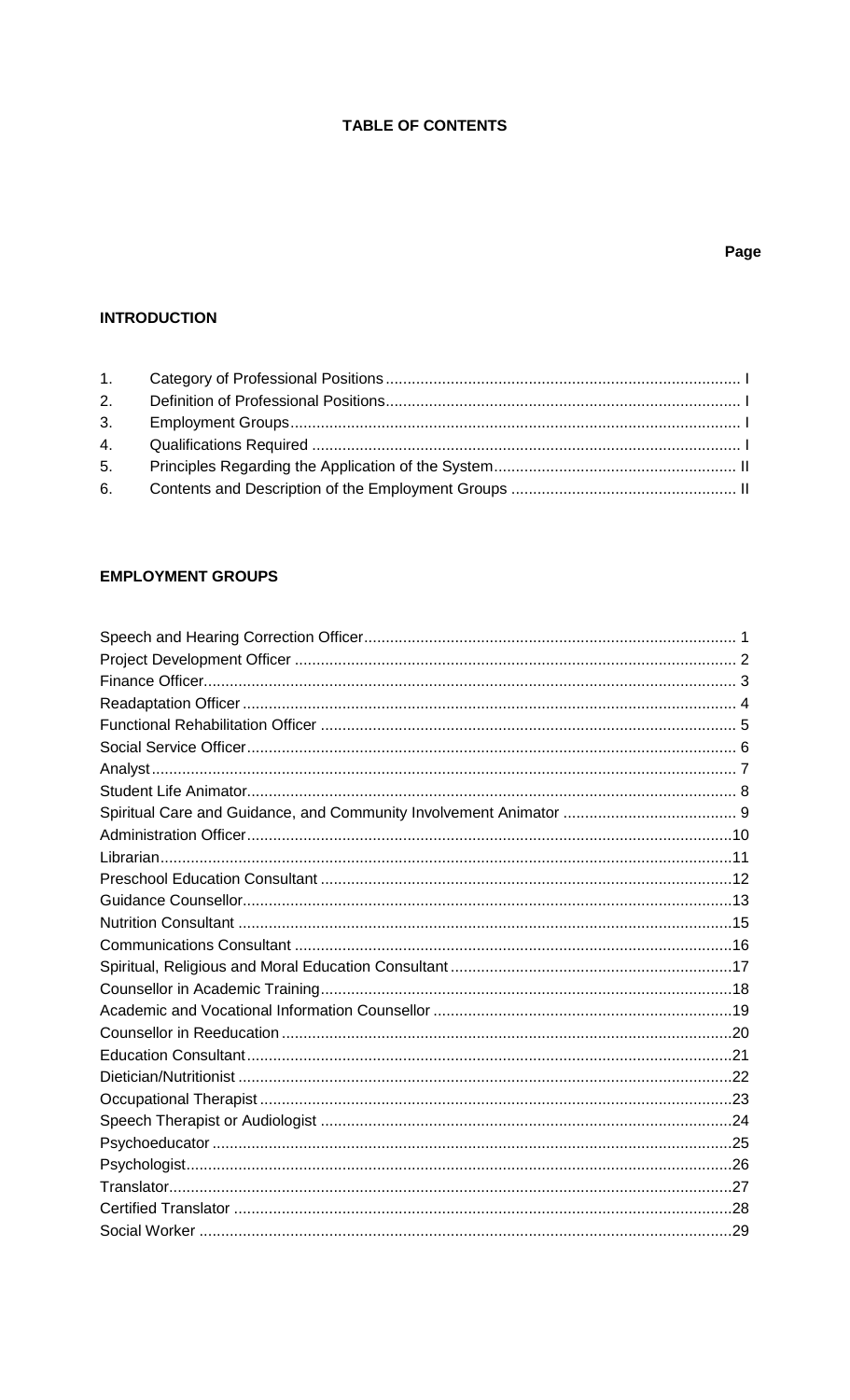# **INTRODUCTION**

# <span id="page-3-0"></span>**1. Category of Professional Positions**

For the purposes of the job classification system, the category of professional positions includes those positions the performance of which normally requires a university degree and which have the characteristics described hereafter for professional positions.

# <span id="page-3-1"></span>**2. Definition of Professional Positions**

The general framework of the professional positions is described as follows:

- a) the professional is responsible for implementing the objectives, policies and programs defined by the school board for determined sectors of activities in conformity with the standards established for the results to be obtained, while respecting an institution's educational project and success plan;
- b) he or she carries out, among others, the following activities:
	- curative action;
	- preventative action;
	- organization;
	- group facilitation;
	- research, planning, design, development and delivery;
	- administration and management;
	- counselling, assistance and so on;
- c) he or she has the choice of the means, the methods and the procedures in order to realize the objectives of the programs for which he or she is responsible, taking into account the practices and general procedures defined for the activities carried out;
- d) he or she carries out his or her activities with students, parents, other staff members as well as the population concerned, within the framework of the usual activities of the school board;
- e) he or she assists the staff concerned in the evaluation of needs, definition of objectives, preparation of policies and development and adaptation of projects directly linked to programs to be carried out;
- f) he or she may be called upon to participate in studies and in work within multidisciplinary teams;
- g) within the framework of his or her professional activities, he or she may be called upon to coordinate and supervise the work of professional, technical and administrative staff and others in the tasks accomplished to carry out activity programs and to ensure the smooth functioning of the operations of which he or she is in charge;
- h) he or she oversees and supervises the training of trainees in keeping with the training program;
- i) he or she is responsible for keeping abreast of research, innovations and changes related to his or her employment group.

# <span id="page-3-2"></span>**3. Employment Groups**

An employment group is a unit of the classification system in which may be classified a number of jobs with common characteristics regarding the nature of the work and the qualifications and skills required.

# <span id="page-3-3"></span>**4. Qualifications Required**

The qualifications established in the classification system for a position constitute the minimum requirements.

They are generally established in terms of training (a university degree according to the system currently in force in the universities of Québec), but occasionally also in terms of legal requirements.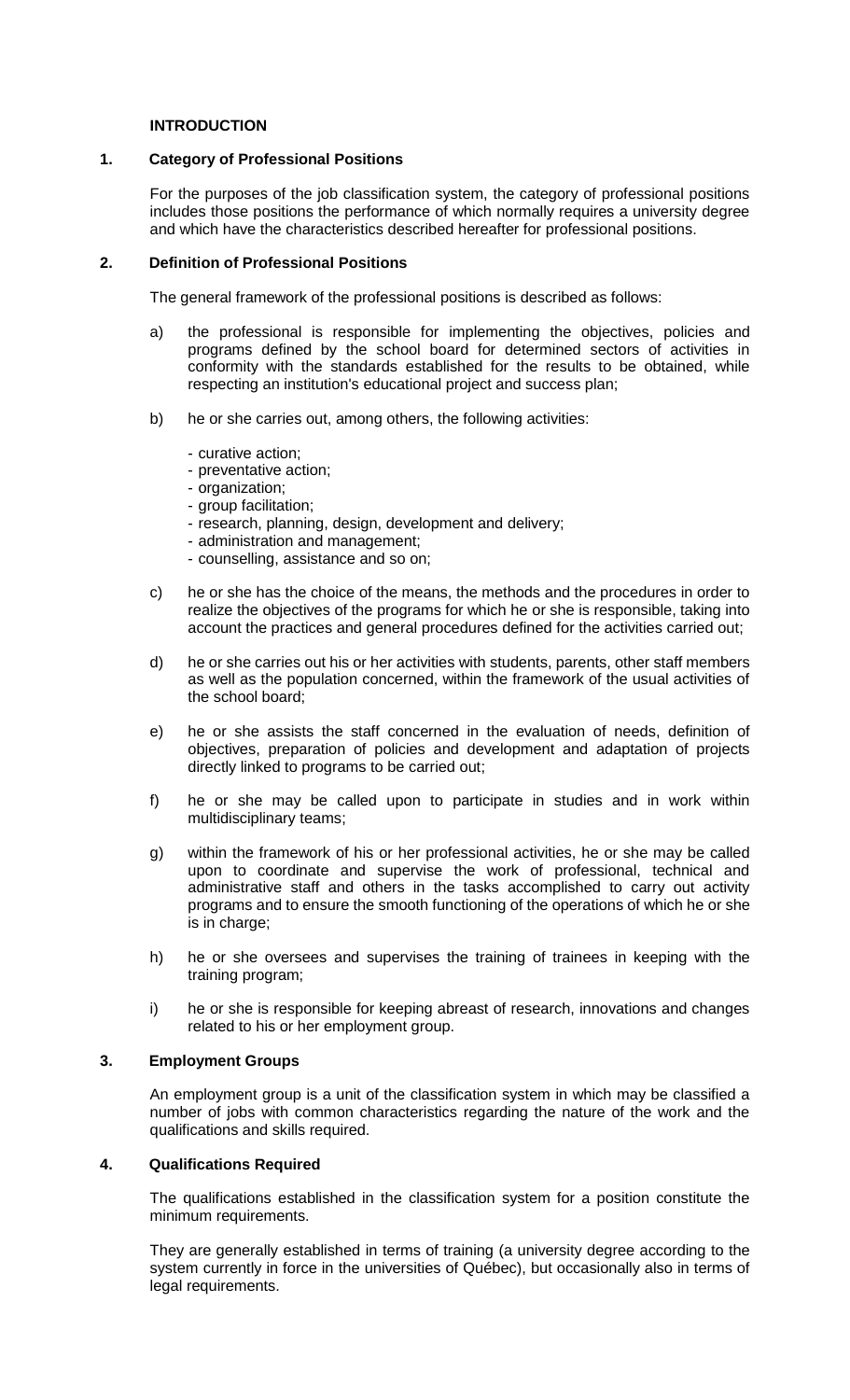The training required for a professional position corresponds to a level of schooling, sanctioned by a university degree, which constitutes the minimum level of knowledge required to adequately perform the functions of that position.

Exceptionally and after evaluation of a candidate's qualifications, years of pertinent experience may be recognized by the school board as equivalent in the case of a level of schooling lower than the minimum required.

# <span id="page-4-0"></span>**5. Principles Regarding the Application of the System**

# **5.1 Responsibility for Job Classification**

Each school board is responsible for the classification of its professional positions within the employment groups described in the classification system.

# **5.2 Classification**

In order that a position may be classified in a given employment group, it is necessary that the tasks described for that position correspond to the nature of the work of that group.

However, it is not necessary that all of the characteristic duties described in an employment group be carried out by the person in order that his or her position be so classified.

On the other hand, the fact that a person occasionally performs a characteristic attribute of an employment group does not justify his or her classification in that group if his or her regular tasks are of another employment group.

Moreover, the description of the employment groups may not include all of the characteristic duties of the positions covered by those groups. The school boards may add attributes and sectors of activities in order to adapt the characteristics of those employment groups to specific situations.

# <span id="page-4-1"></span>**6. Contents and Description of the Employment Groups**

The characteristics described for professional positions apply to each employment group described in this document.

The description particular to each employment group deals with the nature of the work specific to that employment group includes, by way of example, a partial list of characteristic duties and defines the qualifications required.

In the assignment of duties, wherever reference is made to "students" in the Classification Plan, this may also be read as applying to students in the youth sector or to students in the youth and adult sectors.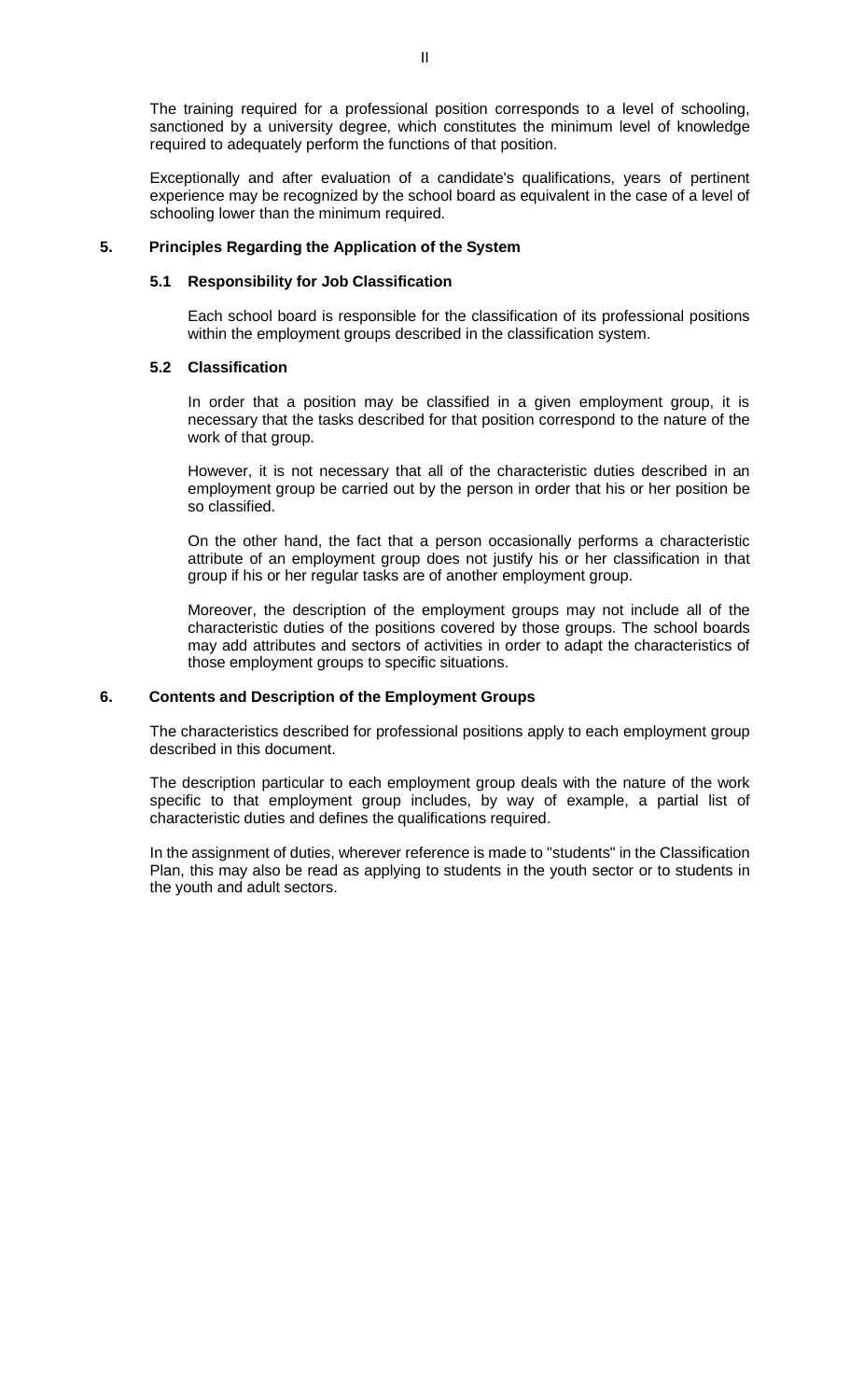**EMPLOYMENT GROUPS**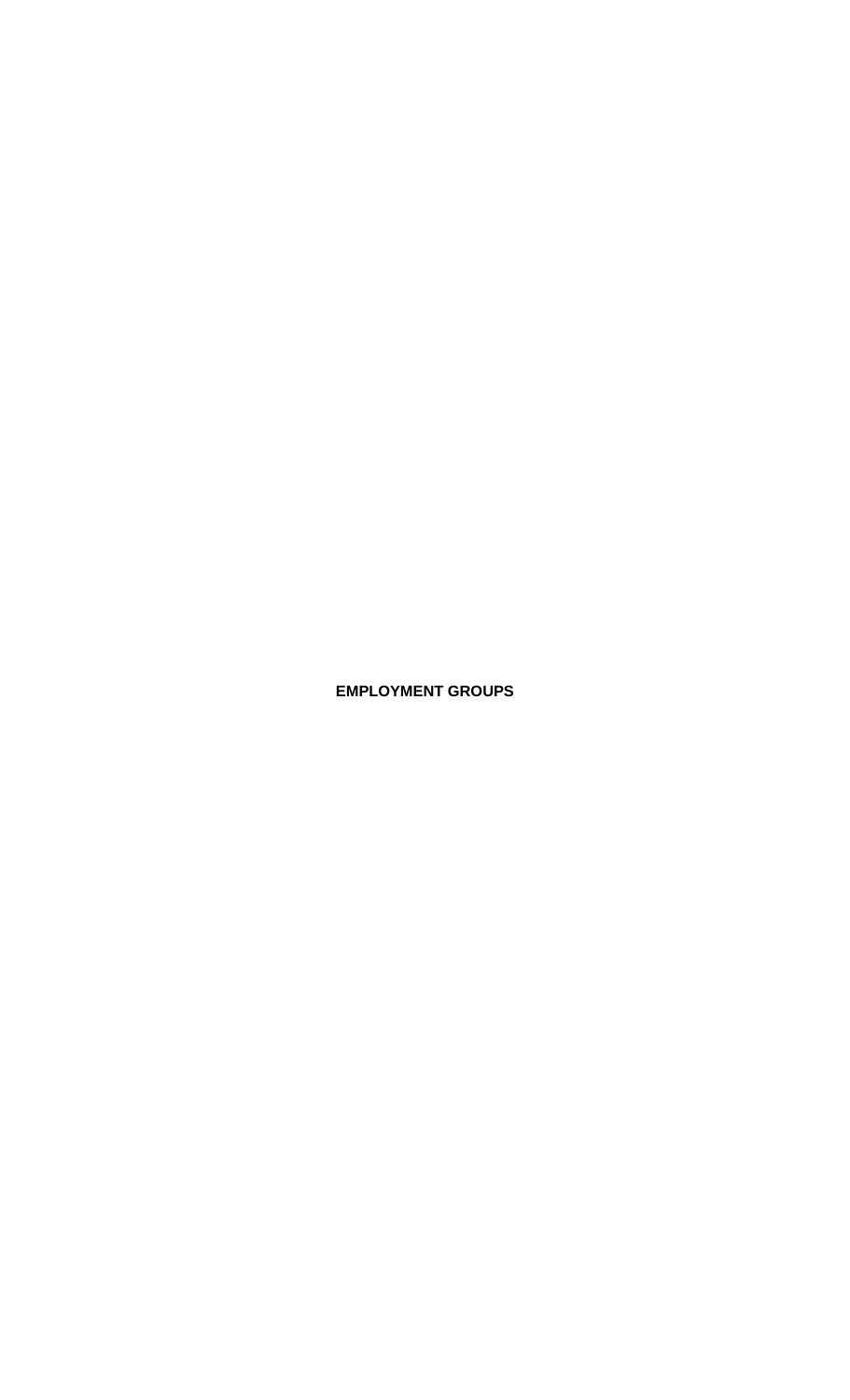# **SPEECH AND HEARING CORRECTION OFFICER**

# <span id="page-6-0"></span>**NATURE OF THE WORK**

The position of speech and hearing correction officer encompasses, in particular, responsibility for implementing the treatment and intervention plan developed by a speech therapist or audiologist focussing on prevention, screening, rehabilitation or reeducation intended for students experiencing or likely to experience hearing, language, speech or voice problems.

#### **SOME CHARACTERISTIC DUTIES**

The speech and hearing correction officer participates in implementing a speech therapy and audiology service that meets the academic and administrative requirements of both the educational institutions and the school board.

He or she participates in the planning, delivery or supervision of activities designed to prevent the onset of communication problems or to detect communication disorders and to complement the activities of the other resources concerned.

He or she works with a multidisciplinary team to draw up and review a student's individualized education plan by including the speech therapy or audiology treatment and intervention plan in the plan, if necessary; he or she participates in defining intervention objectives and means; he or she works with other team members to ensure concerted and coordinated interventions and assess the achievement of objectives.

He or she works with a class or group of students exhibiting common difficulties or specific problems so as to facilitate their learning and social integration.

He or she provides advice and support to the teacher and explains to him or her the nature of the student's communication problems so that he or she may adapt his or her teaching and the instructional materials used; he or she informs the teacher of the effect of the difficulties on the student's or group's learning and social adaptation; he or she ensures the development and adaptation of existing learning materials; he or she participates in choosing oral communication aids.

He or she provides support and the necessary tools to family members and school resources as well as pertinent advice so as to enable the latter to develop attitudes and skills fostering the development of the student's communication skills. He or she plans, organizes and conducts training, information and awareness-building activities related to communication problems.

He or she establishes and maintains collaboration and relationships with partner organizations; he or she contacts the other resources concerned to obtain or provide advice and information; he or she may refer the student or his or her parents to resources appropriate to the situation and needs.

He or she advises management staff, prepares progress reports and makes appropriate recommendations to support decision making.

He or she prepares and updates files according to the rules defined by the school board; he or she prepares progress notes or reports as well as end-of-process and follow-up reports on his or her interventions.

#### **QUALIFICATIONS REQUIRED**

- speech therapy;
- audiology.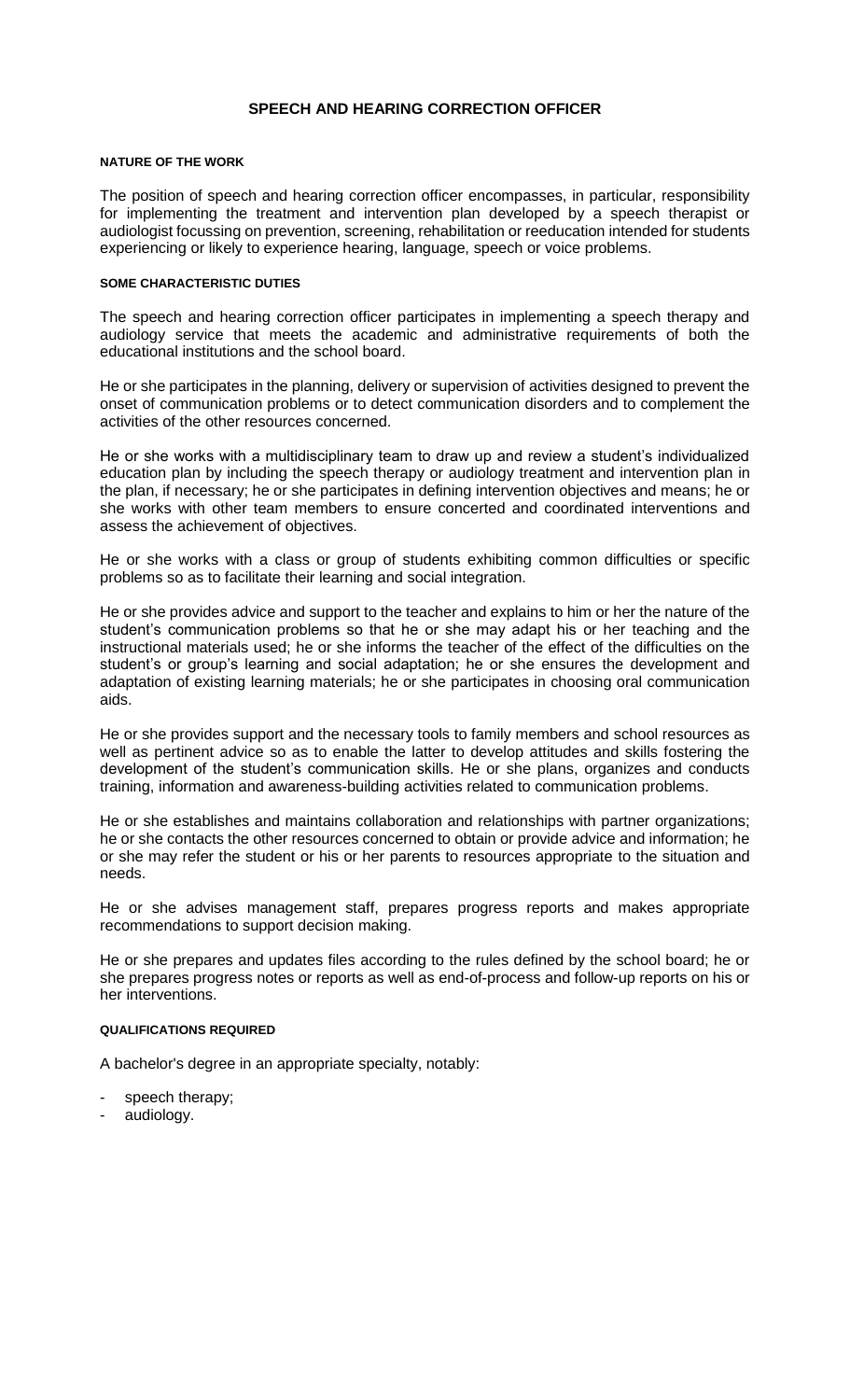# **PROJECT DEVELOPMENT OFFICER**

#### <span id="page-7-0"></span>**NATURE OF THE WORK**

The position of project development officer encompasses, in particular, responsibility for research, analysis and development of activities based on a particular theme, such as community relations, prevention of violence and substance abuse, analysis of business training needs, organizational development, development of technological support and review of administrative procedures. The project development officer ensures the planning, coordination and delivery of an action plan related to a theme calling on the internal and external resources of the school board.

# **SOME CHARACTERISTIC DUTIES**

The project development officer participates in the implementation and update of the school board's strategic plan on a theme for which he or she is responsible; where applicable, he or she becomes familiar with various programs concerning the project to which he or she is assigned, assesses their pertinence, informs those involved of them and simplifies their implementation.

He or she analyzes the needs of the community, identifies available resources within and outside the network, consults resources, prepares an action plan, informs management staff of services and educational institutions and formulates recommendations.

He or she prepares and conducts, with school board resources, awareness-building, information and training activities designed for the staff involved in the various programs and activities of the project.

He or she establishes and maintains relationships with representatives of partner organizations involved in the various programs studied to obtain or give advice or information; he or she informs the organizations concerned of the resources and services of the school board and of the educational institutions.

He or she represents the school board in dealings with various partners and resources, conducts meetings of the specialists concerned and coordinates the work of the groups involved in the theme presented.

He or she periodically evaluates the activities related to the theme in which he or she is involved; he or she makes comments, produces reports and formulates recommendations concerning the delivery of activities.

# **QUALIFICATIONS REQUIRED**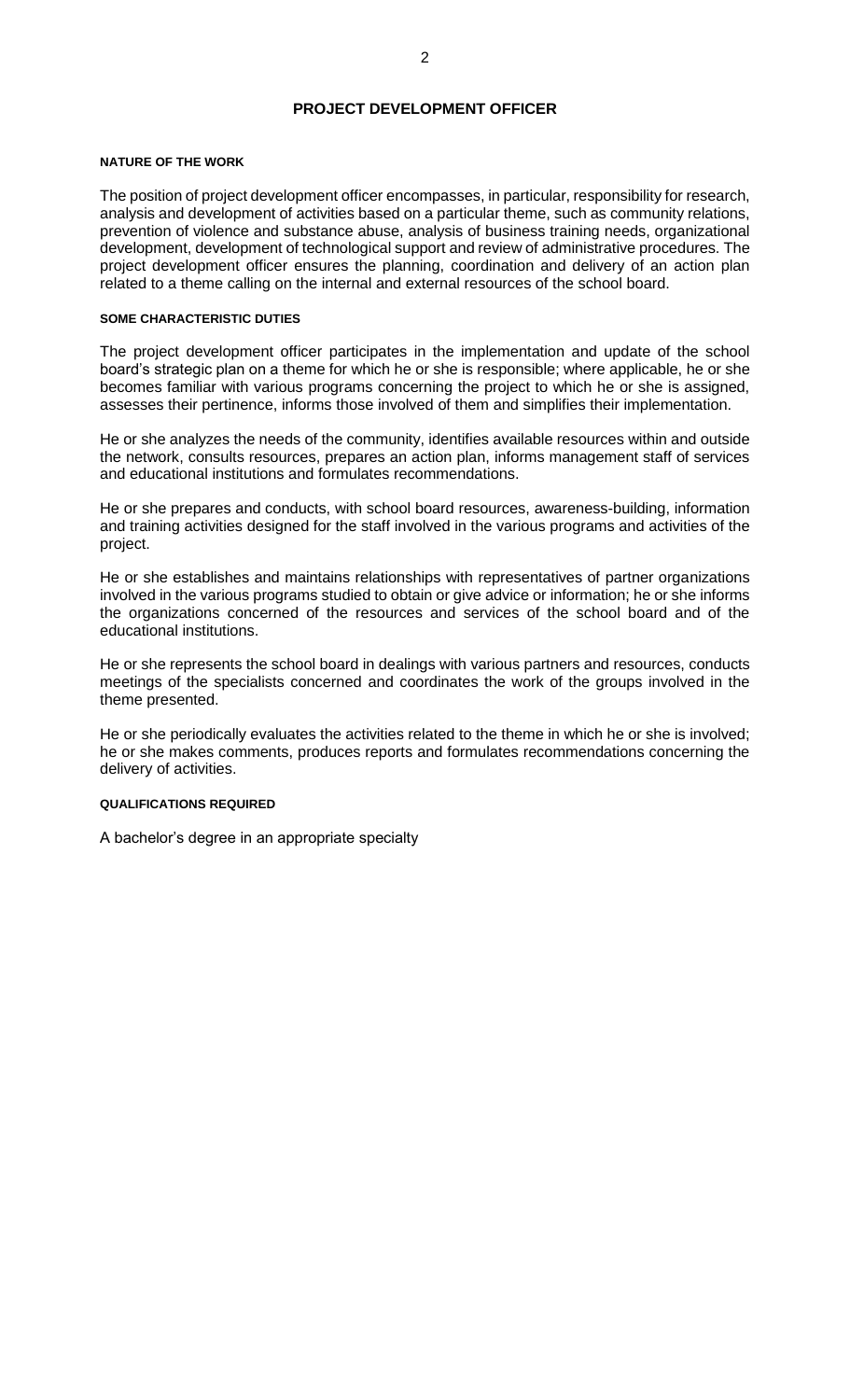# **FINANCE OFFICER**

#### <span id="page-8-0"></span>**NATURE OF THE WORK**

The position of finance officer encompasses, in particular, participation in the carrying out of the financial activities of the school board, providing assistance to the management staff of the various administrative units and, in the area of financial management, supervising and coordinating the duties of a team.

#### **SOME CHARACTERISTIC DUTIES**

The finance officer develops, analyzes, evaluates and applies the techniques applicable to accounting, financial and statistical operations.

He or she analyzes the revenue and expenditure items and reports thereon; he or she gathers and analyzes budgetary requests, participates in determining and reviewing budgets and proposes adjustments, if any.

He or she develops and applies the standards and procedures pertinent to his or her sector, prepares the forecasts needed to determine the operating costs, oversees budget and accounting operations as well as monitors the budget and reports thereon.

He or she prepares and monitors accounting entries and verifies accounting operations; he or she ensures that the accounts payable and accounts receivable are verified and takes the necessary actions, if need be.

He or she takes part in the compilation, preparation and analysis of financial statements.

He or she designs and develops working, planning or budgetary control tools for the staff concerned and prepares and gives information sessions.

He or she may be called upon to participate in the development and updating of specific computer programs.

He or she may be called upon to coordinate tasks related to payroll.

#### **QUALIFICATIONS REQUIRED**

A bachelor's degree in an appropriate specialty, notably administration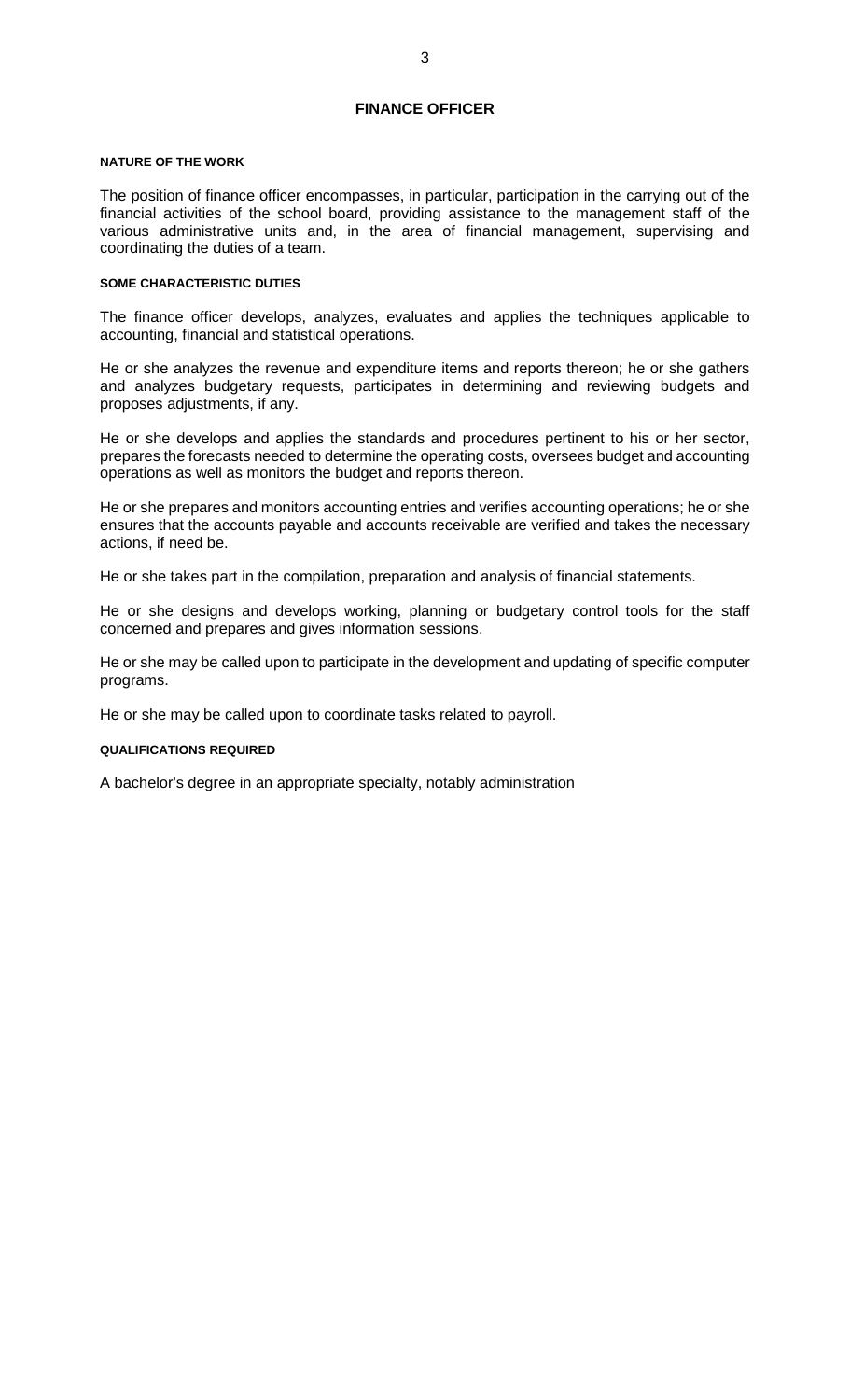# **READAPTATION OFFICER**

#### <span id="page-9-0"></span>**NATURE OF THE WORK**

The position of readaptation officer encompasses, in particular, responsibility for screening and providing assistance and guidance to students experiencing or likely to experience social maladjustments in order to restore and develop the student's adaptive skills, foster optimal adaptation in interaction with his or her environment, develop his or her autonomy and provide advice and support to school resources and parents.

#### **SOME CHARACTERISTIC DUTIES**

The readaptation officer participates in implementing a psychoeducational service that meets the academic and administrative requirements of both the educational institutions and the school board.

He or she contributes to the screening and identification of students experiencing problems, using an approach focussing on prevention and intervention; he or she plans and conducts interviews, makes observations, gathers pertinent information from school or external resources or parents and analyzes data in order to determine the nature of the problem.

He or she works with a multidisciplinary team to draw up and review a student's individualized education plan by including his or her action plan in the plan, if necessary; he or she participates in defining intervention objectives and means; he or she works with other team members to ensure concerted and coordinated interventions and assess the achievement of objectives.

He or she works with teachers to develop and implement strategies and projects aimed at helping students who are experiencing or who are likely to experience social maladjustments.

He or she provides guidance and advice to other school resources and to parents of students with social maladjustments; he or she recommends strategies for working with the students and guides them in adopting attitudes and approaches focussing on the development of desirable social behaviours and coping skills; he or she plans, organizes and conducts training activities.

He or she plans, organizes and conducts, in conjunction with school or external resources, activities with classes or groups of students experiencing common difficulties or specific problems.

He or she develops, adapts or prepares materials based on the needs and abilities of students experiencing social maladjustments.

He or she advises management staff, prepares expertise, progress and end-of-process reports and formulates appropriate recommendations to support decision making.

He or she provides advice and support to school resources in matters pertaining to the integration of students into regular classes and proposes appropriate intervention means or activities for students.

He or she establishes and maintains relationships and collaboration with partner organizations; he or she contacts the other resources concerned to obtain or give advice and information; he or she may refer the student or his or her parents to resources appropriate to the situation and needs.

He or she may be called upon to help defuse crisis or emergency situations and to propose solutions.

# **QUALIFICATIONS REQUIRED**

A bachelor's degree in an appropriate specialty, notably psychoeducation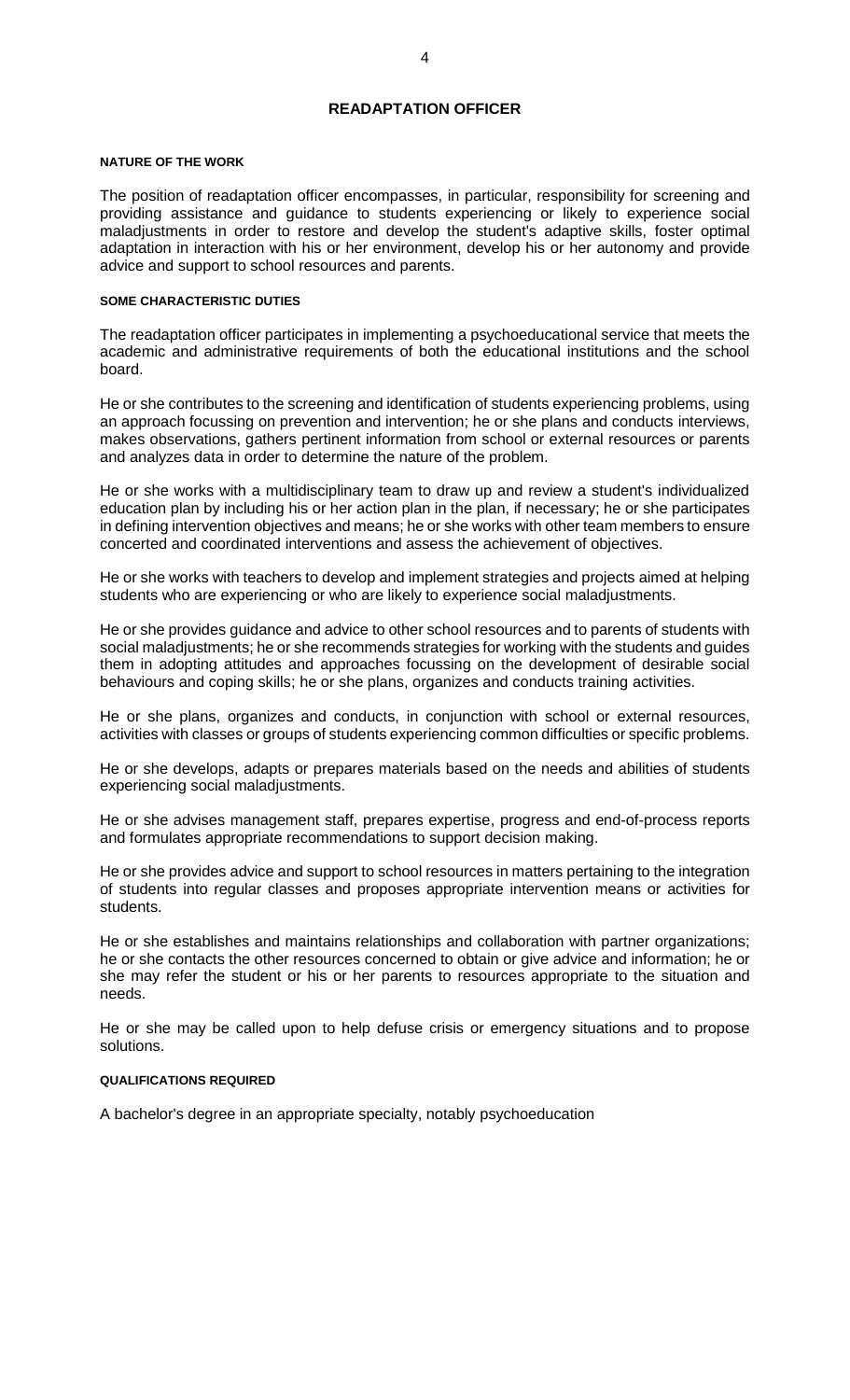# **FUNCTIONAL REHABILITATION OFFICER**

#### <span id="page-10-0"></span>**NATURE OF THE WORK**

The position of functional rehabilitation officer encompasses, in particular, responsibility for the implementation of the treatment and intervention plan determined by an occupational therapist, the carrying out of adaptation or rehabilitation programs designed for students with motor or perceptual-motor difficulties or disorders so as to enable students to reach their maximum level of independence in using the motor and perceptual-motor functions of their body and help them pursue their educational path.

# **SOME CHARACTERISTIC DUTIES**

Through individual or group therapy sessions, the functional rehabilitation officer helps the student in the areas where he or she experiences delays to enable him or her to reach his or her maximum level of functioning; through activities and the educational community, promotes generalization of learning so as to develop skills to live a productive and independent life.

He or she works with a multidisciplinary team to draw up and review a student's individualized education plan by including, in the plan, the occupational therapy treatment and intervention plan and his or her action plan, if necessary. He or she participates in defining intervention objectives and means; he or she works with other team members to ensure concerted and coordinated interventions and assess the achievement of objectives.

He or she develops, chooses, adapts and prepares the material necessary for the individual or group therapy sessions and recommends the purchase of equipment; he or she provides advice and support to teachers for whom he or she adapts their teaching or materials or he or she suggests strategies; he or she meets with parents and provides them with support and advice so as to enable them to develop attitudes and skills promoting the student's rehabilitation.

He or she may consult and train resources in the education, medical or rehabilitation community.

He or she advises management staff, prepares progress reports and makes appropriate recommendations to support decision making.

In conjunction with resources in the education or health and social services network, he or she may also conduct workshops and offer support to groups of parents.

He or she prepares and updates files according to the rules defined by the school board; he or she prepares progress notes or reports as well as end-of-process and follow-up reports on his or her interventions.

#### **QUALIFICATIONS REQUIRED**

A bachelor's degree in an appropriate specialty, notably occupational therapy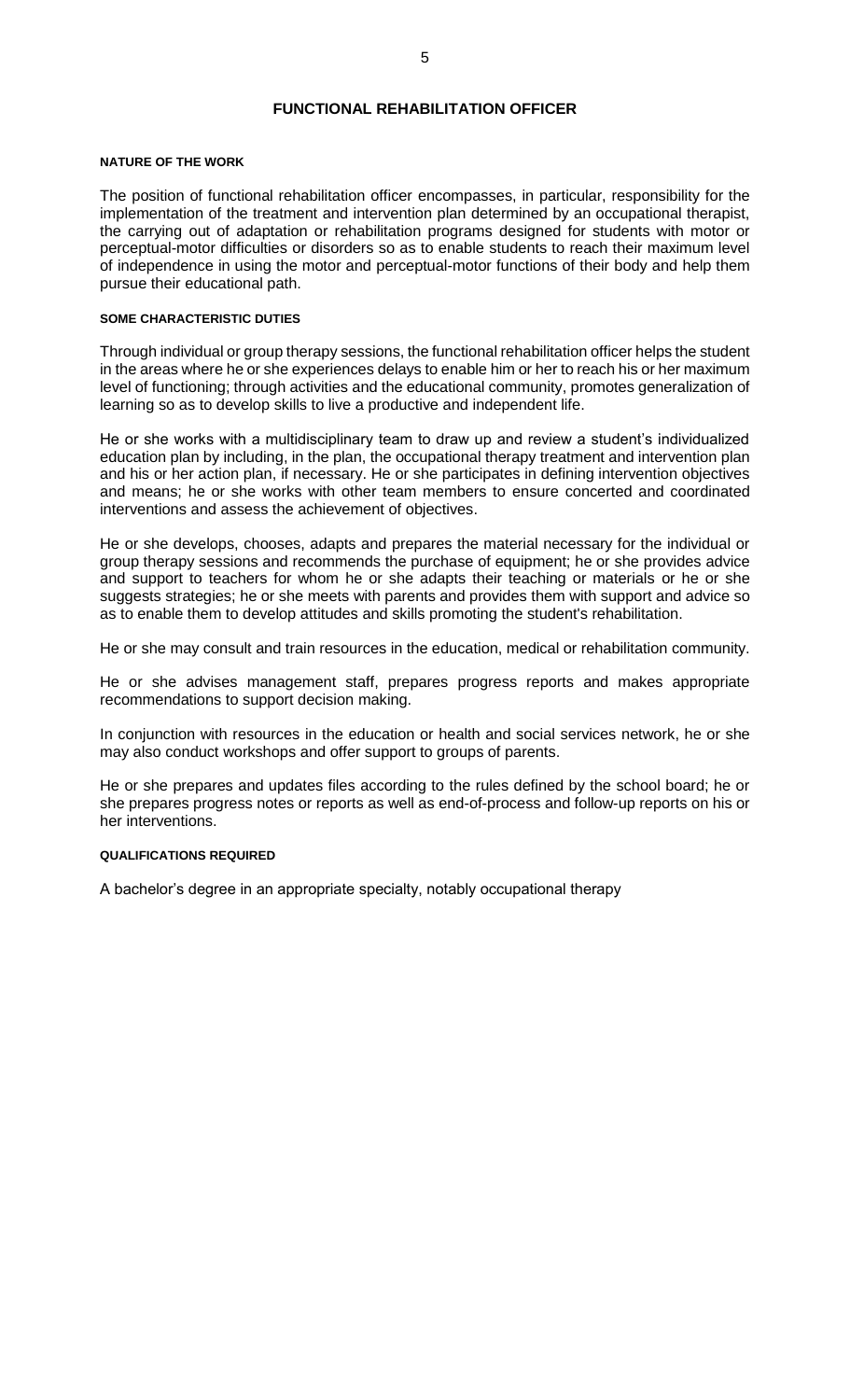# **SOCIAL SERVICE OFFICER**

#### <span id="page-11-0"></span>**NATURE OF THE WORK**

The position of social service officer encompasses, in particular, responsibility for prevention, promotion, screening, support and intervention activities with students and groups of students experiencing or likely to experience emotional, family, social or school problems in order to foster the student's optimal development and restore his or her social functioning in interaction with his or her environment.

#### **SOME CHARACTERISTIC DUTIES**

The social service officer contributes to the screening and identification of students experiencing problems, using an approach focussing on prevention and intervention; he or she plans and conducts interviews, makes observations, gathers pertinent information from school or external resources or parents and participates in analyzing data and in determining the nature of the problem.

He or she works with a multidisciplinary team to draw up, implement and review a student's individualized education plan, while taking into account the personal, family, school and social context to help him or her overcome his or her problems as well as to develop and maintain his or her motivation in school; he or she works with other team members to ensure concerted and coordinated interventions and assess the achievement of objectives.

He or she provides advice and support to teachers and to other school resources to better meet the student's needs and to provide necessary support and supervision to ensure the student's progress and success in school.

He or she conducts individual or group counselling sessions with students and ensures follow-up with parents; he or she may refer the student or his or her parents to resources appropriate to the situation and needs; he or she works with representatives of partner organizations.

He or she participates in the preparation, promotion and delivery of screening, awareness-building and prevention programs on topics related to the problems experienced by youths.

He or she advises management staff, prepares expertise, progress and end-of-process reports and formulates appropriate recommendations to support decision making.

He or she may be called upon to help defuse crisis or emergency situations and to recommend solutions.

He or she prepares and updates files according to the rules defined by the school board; he or she prepares progress notes or reports as well as end-of-process and follow-up reports on his or her interventions.

# **QUALIFICATIONS REQUIRED**

A bachelor's degree in an appropriate specialty, notably social work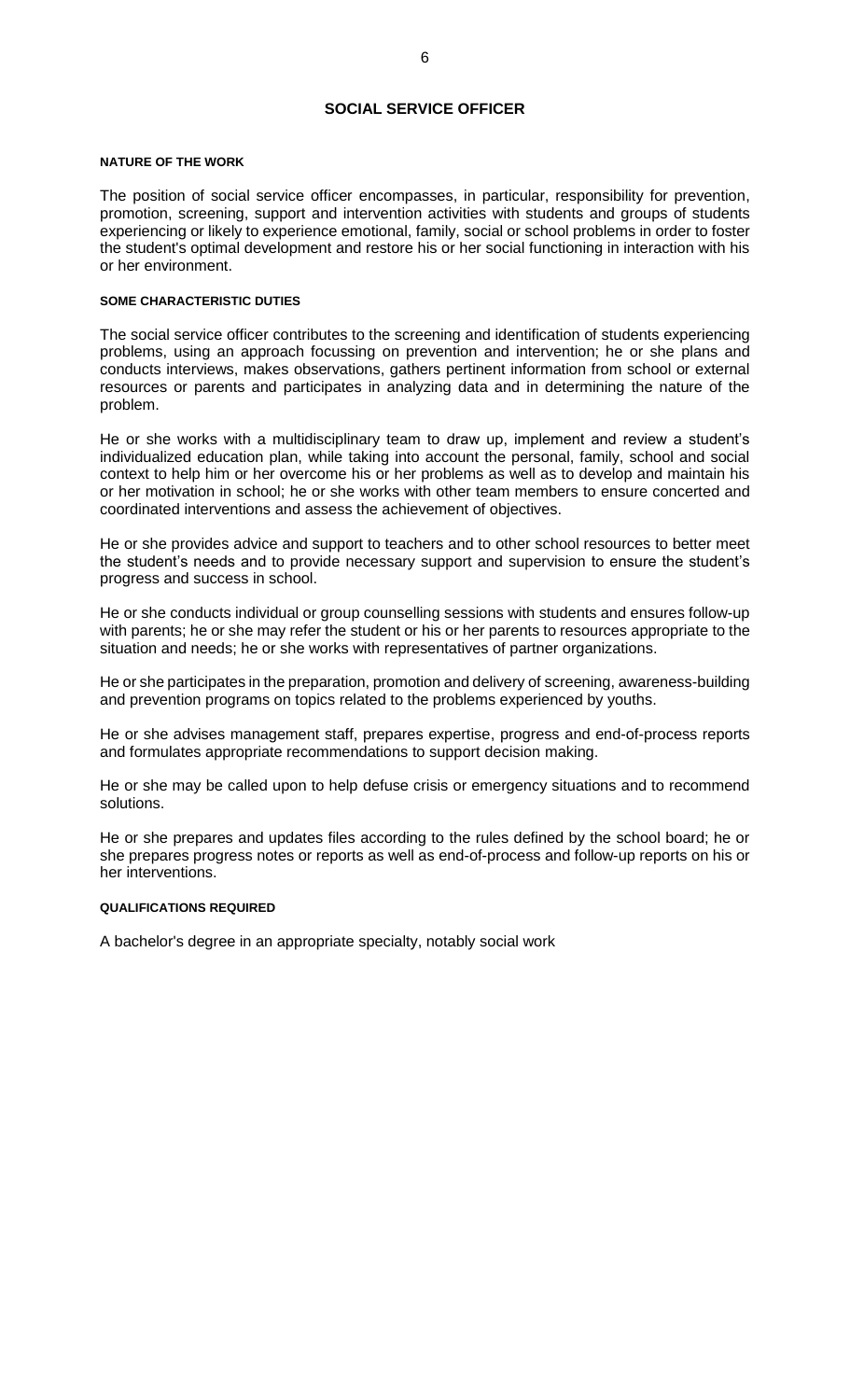# **ANALYST**

#### <span id="page-12-0"></span>**NATURE OF THE WORK**

The position of analyst encompasses, in particular, responsibility for the analysis, development, coordination and control of systems, methods, procedures and programs pertaining, among others, to administrative organization and operations, communication structures, data processing by computer or by other means and the rational use of school board resources.

# **SOME CHARACTERISTIC DUTIES**

The analyst evaluates the needs of one or more fields of activity of the school board, gathers information from users and identifies potential problem areas; he or she devises, develops and recommends possible solutions to the problems identified.

He or she coordinates and ensures the implementation and update of programs; he or she ensures that deadlines are respected and proposes the required corrective measures; he or she organizes and conducts training and professional development sessions intended for the staff concerned, and ensures evaluation and follow-up.

He or she conducts the necessary analyses to meet the community's needs in information; presents statistics and prepares documents or reports, and oversees the use and update of databanks.

He or she participates in the development and application of the standards and procedures pertaining to his or her sector of activity and ensures compliance; he or she may be called upon to conduct research or to provide advice on the application of collective agreements, laws, regulations and administrative rules.

He or she provides advice to the school resources concerned.

He or she provides advice and support to the management staff of services and educational institutions on the purchase of computer equipment and software, room layouts, distribution of duties, working methods and procedures or financial management.

He or she plans, coordinates, distributes and oversees the work of support staff pertaining to the mandates and responsibilities of his or her sector of activity.

# **QUALIFICATIONS REQUIRED**

- administration;
- computer science.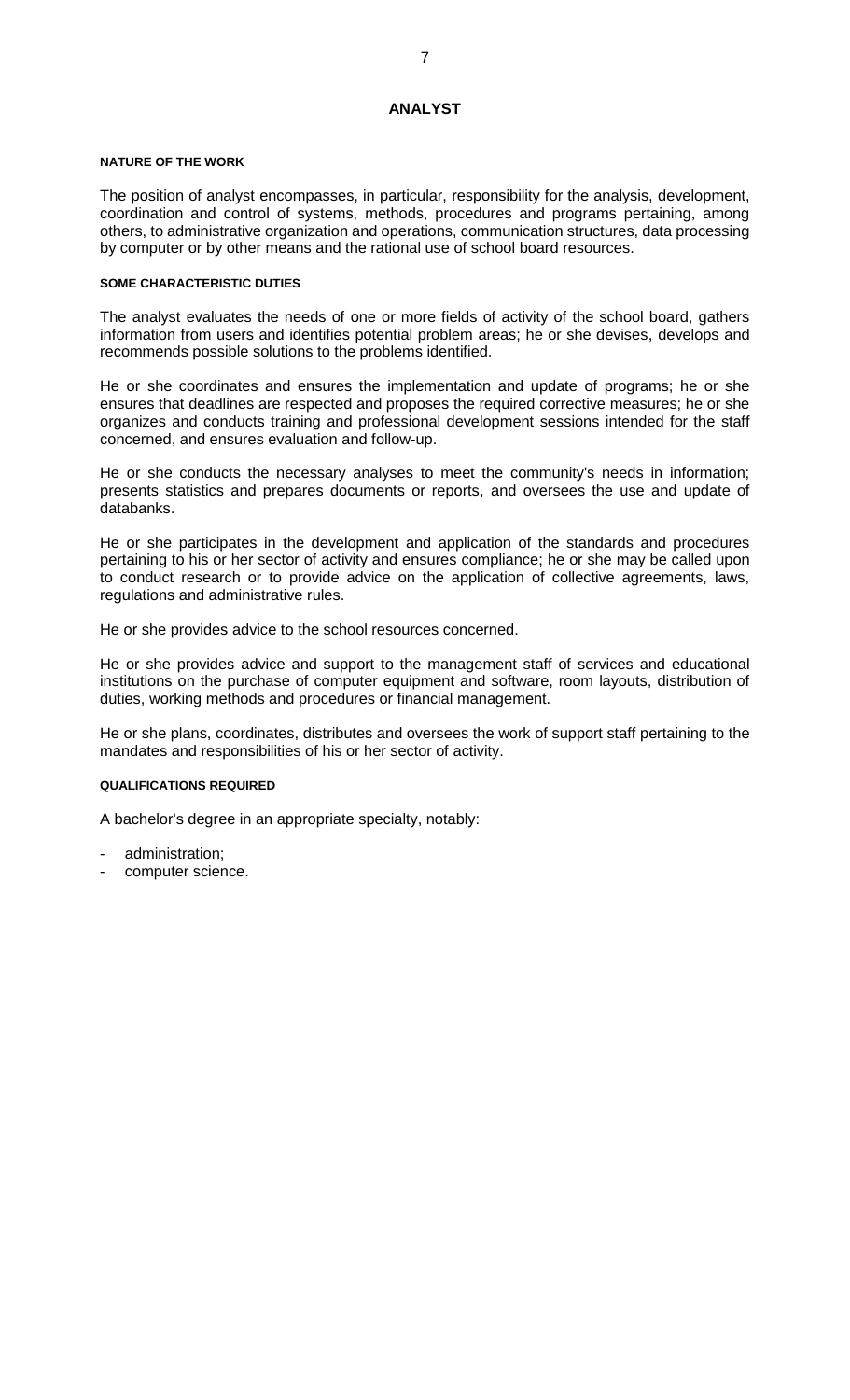# **STUDENT LIFE ANIMATOR**

#### <span id="page-13-0"></span>**NATURE OF THE WORK**

The position of student life animator encompasses, in particular, responsibility for carrying out organization and facilitation activities and for providing guidance to students in the development, delivery and evaluation of programs of activities related to an institution's educational project and success plan focussing on the integral development of the student and the creation of a welcoming and dynamic environment.

# **SOME CHARACTERISTIC DUTIES**

The student life animator evaluates the community's needs in terms of activities by consulting students, school resources and the partners concerned and identifies available resources in the network; he or she determines the needs in human and material resources; he or she plans, organizes and delivers or coordinates various sociocultural, sport and educational activities.

He or she facilitates the holding of large-group events and helps with the organization of theme activities, and encourages students not only to become involved in the organization of the activities, but to take part in the activities as well.

He or she participates in the recruitment of staff and volunteers associated with the delivery and smooth operation of the activities; coordinates and supervises their work; takes part in the planning and budgetary follow-up of the activities he or she organizes, evaluates the activities and prepares a report.

He or she ensures that materials are available and in good condition and keeps an up-to-date inventory. He or she participates in the negotiation of agreements with partners for the use of space and services.

He or she collaborates with school resources and participates with teachers in the organization and delivery of activities associated with the courses offered to students: sports competitions, exchange trips, theatre and other activities.

He or she may be called upon to develop and maintain relations with partner groups or organizations so as to ensure the complementarity of pedagogical and extracurricular activities and, on occasion, represent the institution during certain activities.

# **QUALIFICATIONS REQUIRED**

A bachelor's degree in an appropriate specialty that consists mainly of courses in the following areas:

- physical education;
- recreology;
- andragogy;
- genagogy;
- group facilitation.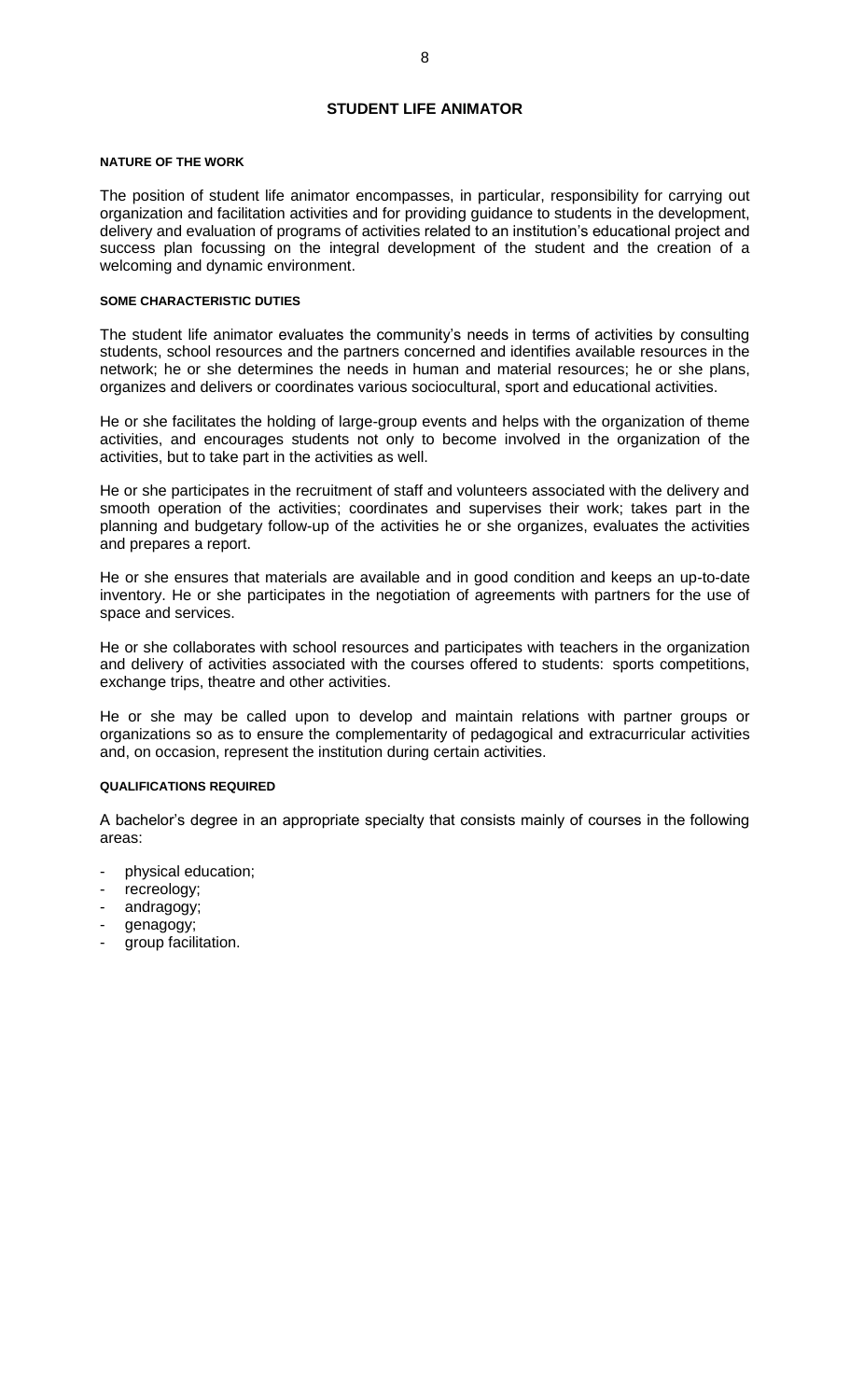# **SPIRITUAL CARE AND GUIDANCE, AND COMMUNITY INVOLVEMENT ANIMATOR**

# <span id="page-14-0"></span>**NATURE OF THE WORK**

The position of spiritual care and guidance, and community involvement animator encompasses, in particular, responsibility for the development and implementation of programs of activities of a community, humanitarian, spiritual and religious nature aimed at fostering the development of an autonomous and responsible spiritual life among students and their contribution to the building of a more harmonious and supportive society, while respecting the right and freedom of conscience and religion.

#### **SOME CHARACTERISTIC DUTIES**

A spiritual care and guidance, and community involvement animator develops, plans, organizes and conducts activities to help students develop their spiritual lives and social consciousness, to participate in improving their community and the society around them as well as to build links between their spiritual life and community involvement.

He or she conducts individual or group activities with students who need to gain a deeper understanding of particular questions or to help them solve problems they have encountered in the areas of spiritual life and community involvement.

He or she informs the school team of the responsibility to facilitate the spiritual development of students; he or she provides the school administration with information and advice with respect to the students' reality and needs in terms of spiritual life and community involvement.

He or she liaises with school resources and provides them with support and, where applicable, with information or training with respect to the students' needs in terms of spiritual life and community involvement.

He or she contributes to the development and dissemination of information to parents and to organizations in the community on the various aspects of the spiritual care and guidance and community involvement service and, where applicable, works with them to promote the students' spiritual life and community involvement.

# **QUALIFICATIONS REQUIRED**

A bachelor's degree in an appropriate specialty that consists mainly of courses in the following areas:

- spiritual or religious life;
- social life.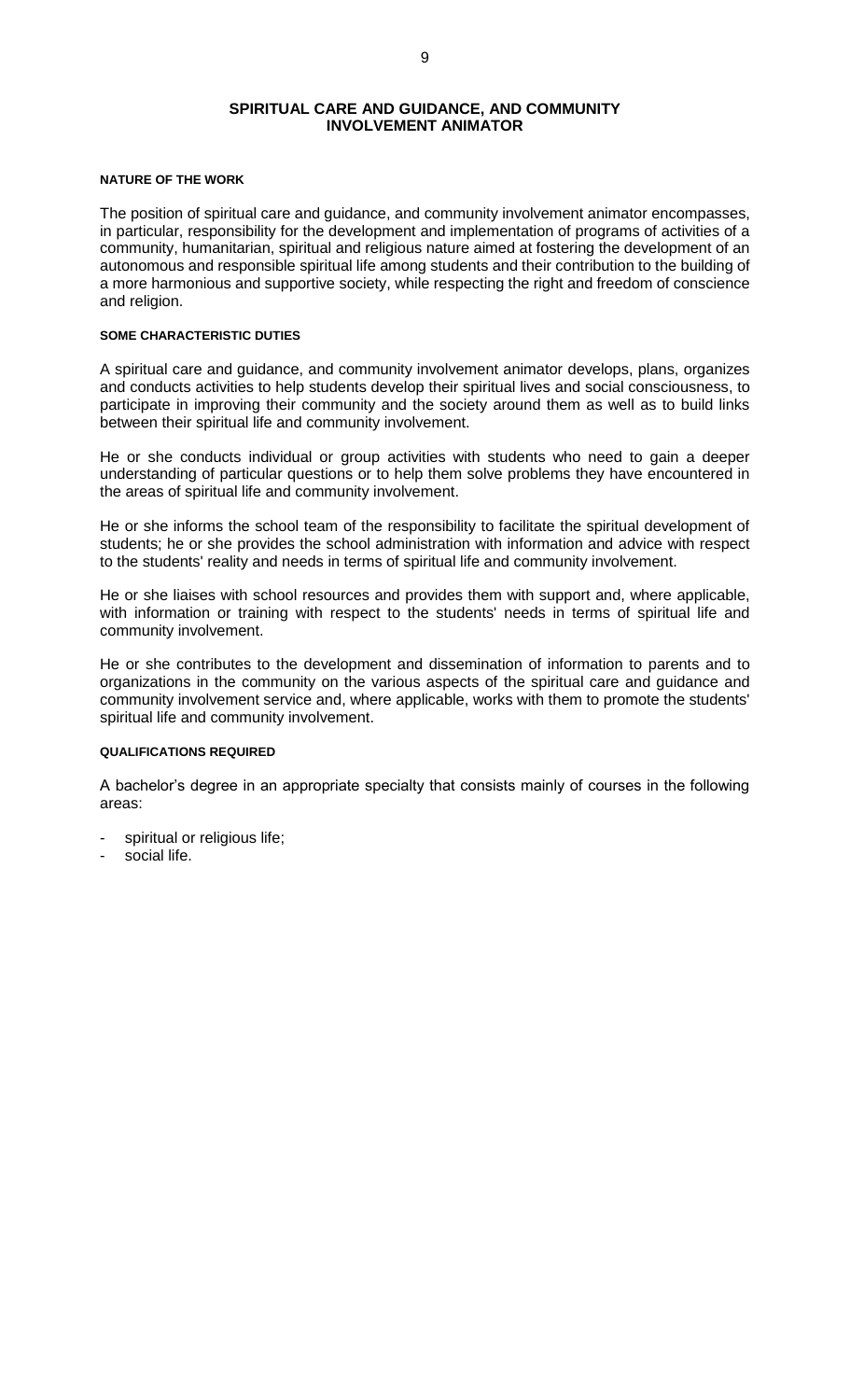# **ADMINISTRATION OFFICER**

#### <span id="page-15-0"></span>**NATURE OF THE WORK**

The position of administration officer encompasses, in particular, participation in the preparation, update and application of administrative policies, procedures and processes of one or several administrative units of the school board; it also encompasses the supervision and coordination of the work of support staff associated with his or her sector of activity and the study and analysis of various files in order to make and follow up recommendations.

#### **SOME CHARACTERISTIC DUTIES**

The administration officer develops, drafts, plans, applies, oversees and updates the administrative regulations, directives, procedures and processes related to the implementation of activities related to the management of one or several administrative units.

He or she collaborates in the development, implementation and update of computer programs and systems related to his or her field of activity. He or she prepares and provides training to staff on use of software.

He or she identifies needs in human and material resources in his or her sector of activity and carries out the necessary measures to hire or acquire the resources.

He or she recommends the standards and procedures appropriate to the needs identified and evaluates the results.

He or she participates in developing the tools required to prepare and administer the budget and applies them; he or she ensures that the budget is monitored and that each unit complies with the administrative standards in effect.

He or she analyzes revenue and expenditure items and reports thereon, collects and analyzes budgetary requests and participates in determining budgetary estimates.

He or she provides advice and assistance to management staff, works with professional and support staff and ensures compliance with the policies and regulations in effect.

He or she studies and analyzes files, contracts, agreements and other documents; gives advice and makes recommendations on the necessary corrections and updates. He or she draws up contracts and agreements and oversees their application.

# **QUALIFICATIONS REQUIRED**

- administration;
- computer science.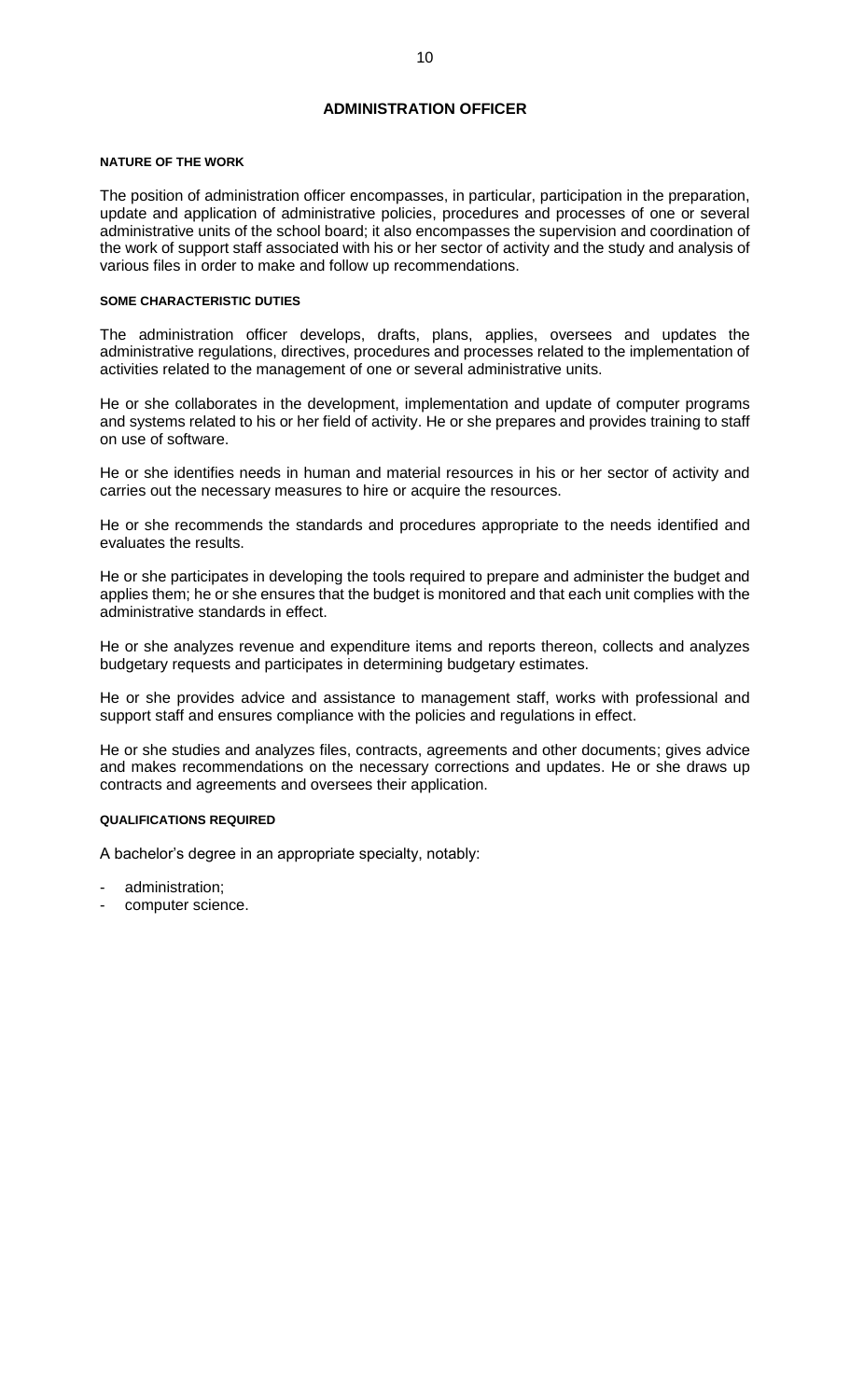# **LIBRARIAN**

#### <span id="page-16-0"></span>**NATURE OF THE WORK**

The position of librarian encompasses the development, evaluation, organization, classification, preservation and management of collections found in one or more libraries of the school board so as to make documentary resources available to students and staff.

In addition, he or she provides advice and support to school resources in order to promote the use of documentary resources in keeping with the educational programs and learning of students.

#### **SOME CHARACTERISTIC DUTIES**

The librarian ensures the development of documentary information collection, regardless of the format; he or she participates in developing policies and procedures, prepares and proposes a development plan and ensures its implementation.

He or she evaluates the collection or collections based on school board guidelines, an institution's educational project, school success plans and education programs. He or she analyzes the needs, selects documents or recommends the purchase.

He or she works with teachers and education consultants to integrate the documentary resources into education programs and the organization of activities promoting reading; he or she provides advice on the use of documentary resources. He or she participates in planning multidisciplinary activities with all those concerned.

He or she creates a cultural and educational environment conducive to learning and to the personal growth of students. He or she advises teachers and all concerned on techniques for accessing information so that they may provide support to students. He or she promotes the use of electronic information by guiding staff and students in finding the electronic and informational resources available.

He or she participates in training library users and staff; he or she develops and gives workshops on reading and information retrieval for library users; he or she prepares tools, guides and other information, facilitation and promotion documents designed to foster use of documentary resources.

He or she contributes to the organization or reorganization of the library and ensures that it be operational, adapted to students' needs and in keeping with library science standards. He or she also oversees the document processing on computer mediums and ensures the classification, cataloguing, indexing and selection of documents in keeping with library science standards.

He or she advises management staff on the acquisition of documentary resources; he or she drafts and presents to management staff reports and advice on the development, use and promotion of libraries.

He or she participates in the planning and the budgetary follow-up pertaining to the activities in his or her sector.

He or she coordinates and supervises the work of support staff pertaining to the mandates and responsibilities of his or her sector of activity.

# **QUALIFICATIONS REQUIRED**

A master's degree in information science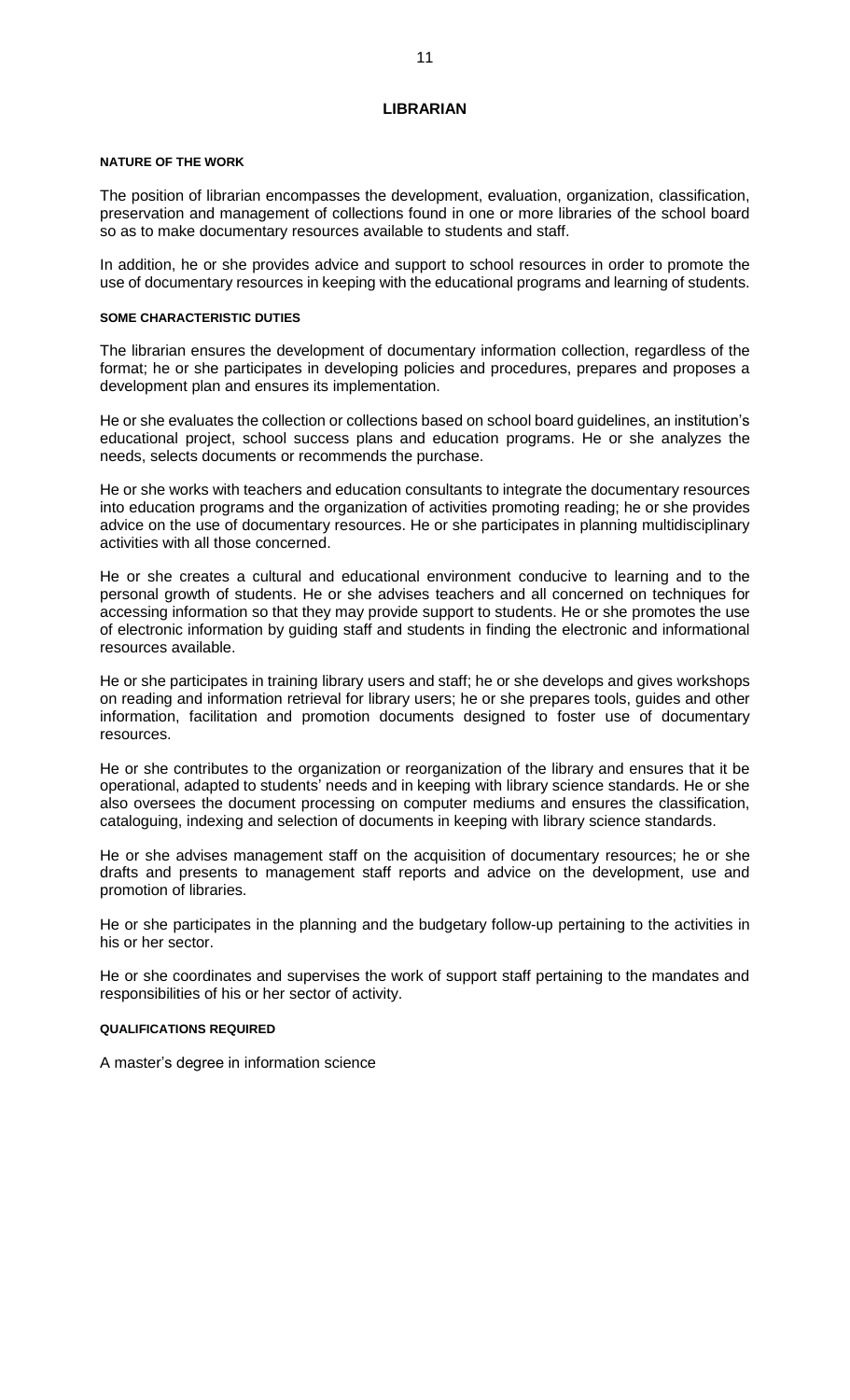# **PRESCHOOL EDUCATION CONSULTANT**

#### <span id="page-17-0"></span>**NATURE OF THE WORK**

The position of preschool education consultant encompasses, in particular, responsibility for providing advice, information, awareness building, facilitation and guidance to parents of 4-year-olds so as to encourage parents to become involved and to support them in their parenting skills for the integral development, success and harmonious integration of their child in school; the preschool education consultant provides advice and support to those conducting an activity program intended for 4-year-olds.

# **SOME CHARACTERISTIC DUTIES**

The preschool education consultant participates in the development and delivery of the Passe-Partout program, while respecting the academic and administrative requirements of both the educational institutions and the school board.

He or she organizes and promotes the program with the school administration as well as recruits and helps to enrol children.

He or she ensures the organization, planning and conducting of group meetings with parents of 4-year-old children so as to make them aware, involve them and support them in their parental role with respect to the overall development of their child for enhanced school performance; he or she assesses the needs and identifies the themes, designs and develops adapted activities and materials; he or she researches, selects and prepares the content for the organization of thematic meetings.

He or she provides support, help and advice to parents; he or she takes stock of the necessary tools and provides them to parents to assist them in fostering, in their child, attitudes and practices that will enable him or her to develop and succeed in school.

He or she ensures that a variety of activities are offered to stimulate 4-year-old children, socializes them and prepares their school integration; he or she assesses the effectiveness and relevance of the children's activities; he or she participates, together with resources, in leading workshops for children and their parents or with children only; he or she prepares observation grids and participates in the early detection of certain shortcomings, requests support from a professional or refers the parent to external resources.

He or she provides information and advice to the school administration on any problem concerning children so as to facilitate the screening process and define the follow-up procedure.

He or she facilitates the family-school transition by promoting positive values about the school during the delivery of activities.

#### **QUALIFICATIONS REQUIRED**

- psychology;
- education;
- social work;
- psychoeducation.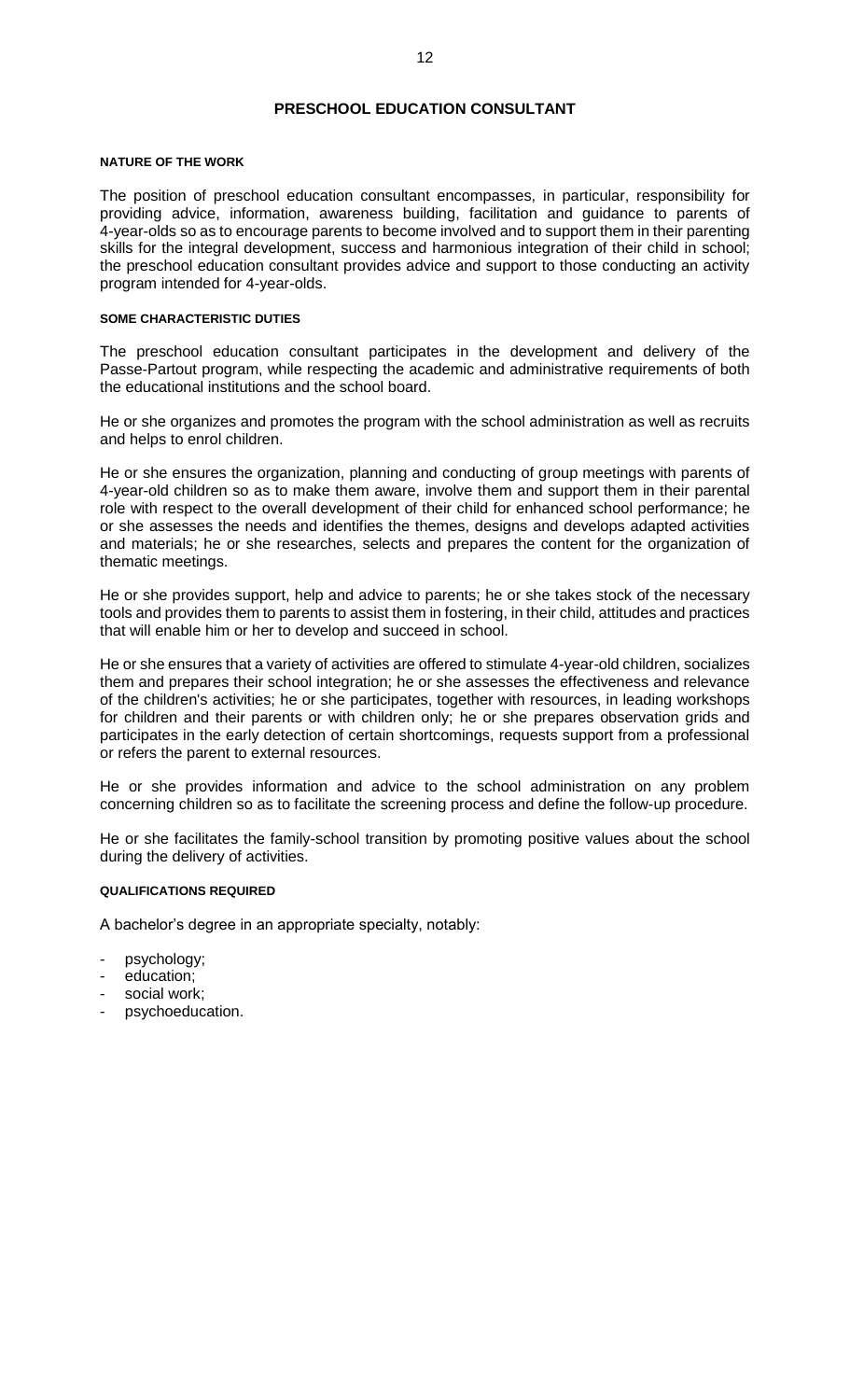# **GUIDANCE COUNSELLOR**

#### <span id="page-18-0"></span>**NATURE OF THE WORK**

The position of guidance counsellor encompasses, in particular, responsibility for providing assistance, advice and guidance as well as evaluating the psychological functioning, personal resources and environmental conditions of students in the youth and adult sectors. He or she participates in developing and maintaining active adaptation strategies in order to enable students to make personal and professional choices suited to their personal characteristics and to their environment, while on their educational path.

# **SOME CHARACTERISTIC DUTIES**

The guidance counsellor participates in developing and implementing an academic and vocational guidance service, while respecting the academic and administrative requirements of both the educational institutions and the school board.

He or she evaluates students (individual or group meetings) with respect to their interests, aptitudes, abilities, personality, professional experiences and personal needs, using appropriate methods such as psychometric tests, direct observations and information provided by teachers and other school resources and, where applicable, parents.

He or she evaluates individually, as part of an individualized education plan, a student's mental disorder, psychological functioning, personal resources and environmental conditions, including a student with a handicap or social maladjustment as well as a student suffering from a mental or neuropsychological disorder attested to by a diagnosis or an evaluation conducted by qualified personnel.

Through individual or group counselling sessions, he or she helps a student to carry out a self-analysis and to build an overall image of himself or herself, explore and clarify his or her situation and determine personal and professional goals, grasp the information received, understand, assume and overcome his or her personal and social problems.

He or she provides support to students in their search for means aimed at enabling them to overcome the difficulties associated with their educational profile and their social and employment integration.

He or she provides information and advice to parents on the measures required to provide help and guidance to the student in defining and carrying out his or her educational and career objectives.

He or she contributes to the screening and identification of students experiencing difficulties, using an approach focussing on prevention and intervention; he or she works with a multidisciplinary team to draw up and review a student's individualized education plan by including his or her action plan in the plan, if necessary; he or she participates in defining intervention objectives and means; he or she works with other team members to ensure concerted and coordinated interventions and assess the achievement of objectives.

He or she advises management staff, prepares expertise, evaluation, briefing and progress reports and formulates appropriate recommendations to support decision making.

He or she acts as resource person for the guidance-oriented approach, he or she gives advice to school resources, provides them with documentation, suggests activities that enable them to identify variables contributing to the student's personal, academic and professional progress.

He or she plans, organizes and delivers academic and vocational information activities dealing with program requirements, professions and market trends; he or she coordinates and assumes the activities of the documentation centre related to his or her specialty, ensures the purchase and update of specialized reference materials (magazines, CD-ROM, software or others) and provides support to the students and staff using them.

He or she establishes and maintains relationships and collaboration with representatives of the labour market and of other organizations that could be involved in providing academic and vocational guidance to students.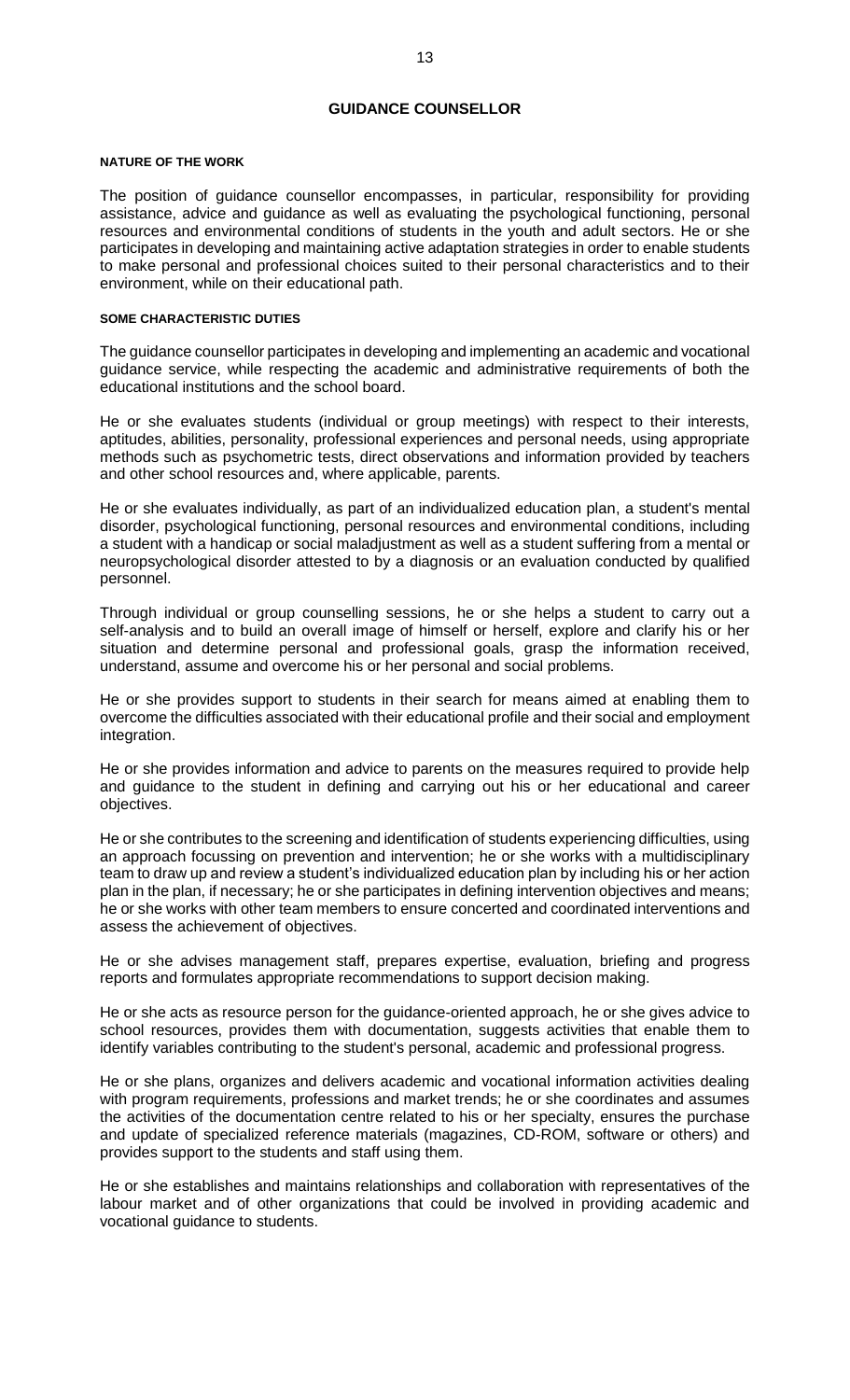# **QUALIFICATIONS REQUIRED**

Be a member of the *Ordre des conseillers et conseillères d'orientation du Québec*.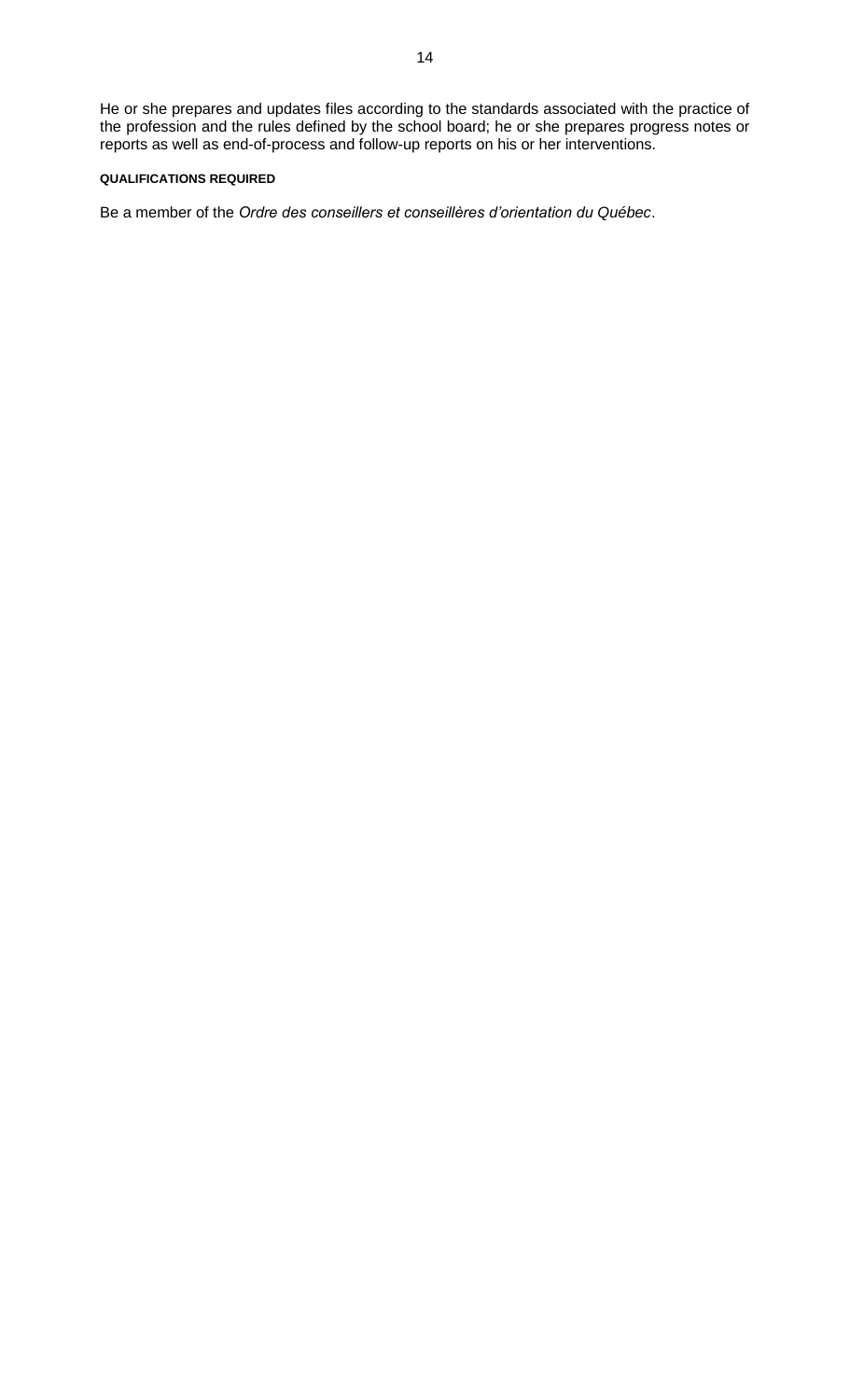# **NUTRITION CONSULTANT**

#### <span id="page-20-0"></span>**NATURE OF THE WORK**

The position of nutrition consultant encompasses, in particular, responsibility for planning, developing and conducting activities related to the school board's food policy and nutrition and healthy eating programs. He or she provides advice on nutrition and the proper feeding of the school population, develops pertinent documentation and prepares and applies quality standards for the food services offered in educational institutions.

#### **SOME CHARACTERISTIC DUTIES**

The nutrition consultant participates in preparing the school board's food policy; he or she ensures compliance with the policy and administrative requirements of the school board as well as the hygiene and safety standards for food services.

He or she identifies and studies the needs of the school population in the area of nutrition; develops information and education tools on nutrition for students, parents and staff; develops, coordinates and conducts information, education and awareness-building activities on nutrition.

He or she prepares menus, while taking into account the specific needs of the varied school population and the needs in nutrients required to support maximum growth.

He or she oversees the operation of cafeterias, coordinates and supervises the work of employees assigned to cafeterias under the jurisdiction of the school board; he or she advises the school board on the ways to set up and operate its kitchens and dining rooms, on the purchase of equipment and food and on the qualifications required of food services staff; he or she takes part in preparing and monitoring the budgets related to the activities in his or her sector.

He or she participates in drawing up nutrition assistance programs, oversees the implementation and monitors them.

He or she acts as resource person for school staff and deals with suppliers, caterers and representatives of other organizations.

# **QUALIFICATIONS REQUIRED**

- dietetics;
- nutrition.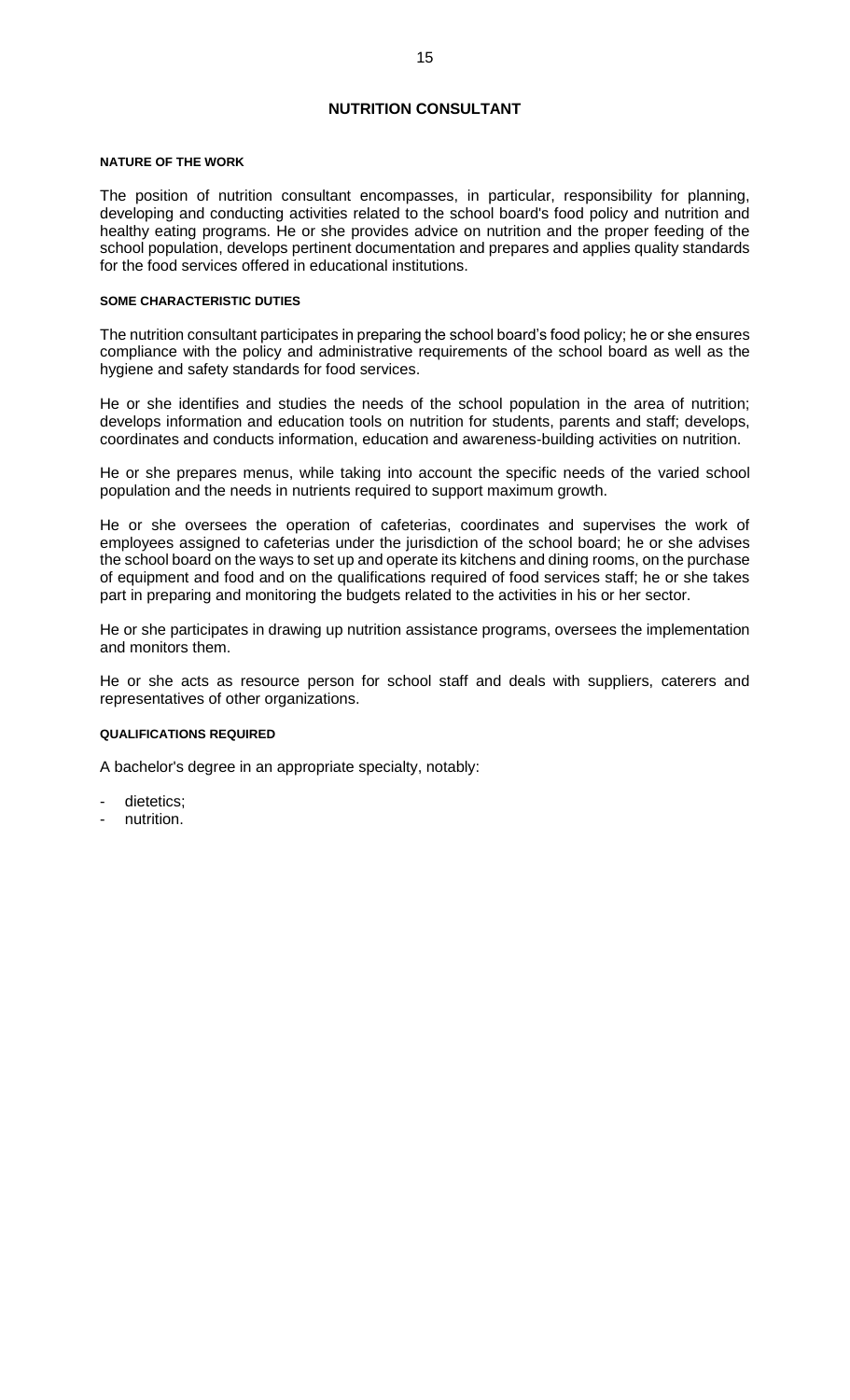# **COMMUNICATIONS CONSULTANT**

#### <span id="page-21-0"></span>**NATURE OF THE WORK**

The position of communications consultant encompasses, in particular, participation in the development and implementation of communication policies, strategies and plans aimed at supporting the strategic planning of the school board so as to better inform students, employees, parents and the general public, using various information media and means.

# **SOME CHARACTERISTIC DUTIES**

The communications consultant provides advice and support to the administration of educational institutions and services as well as the various committees in their communication and promotional activities; to this end, he or she may also be called upon to develop promotional materials by ensuring its design and drafting as well as its delivery to the public concerned.

He or she finds, gathers and compiles or adapts information intended for a target population; he or she establishes channels of communication with the educational institutions and services so as to keep abreast of their activities and to meet their needs.

He or she takes part in organizing press conferences or special events, drafts speeches, press releases and various information or promotional documents; he or she prepares media kits and develops communication plans according to the needs and population targeted by the organization; he or she evaluates the results of the communication strategies and means used.

He or she plans, organizes, conducts or coordinates various public relations activities; he or she advises the director general, the directors of services as well as principals on how to promote activities and events.

He or she participates in the implementation of new services designed to facilitate the dissemination of information by the school board; he or she may also participate in designing, developing and updating the school board's Website and Intranet.

He or she may be called upon to develop and to maintain relationships with the media and, during certain activities, to represent the school board in public relations matters.

# **QUALIFICATIONS REQUIRED**

- communications;
- journalism.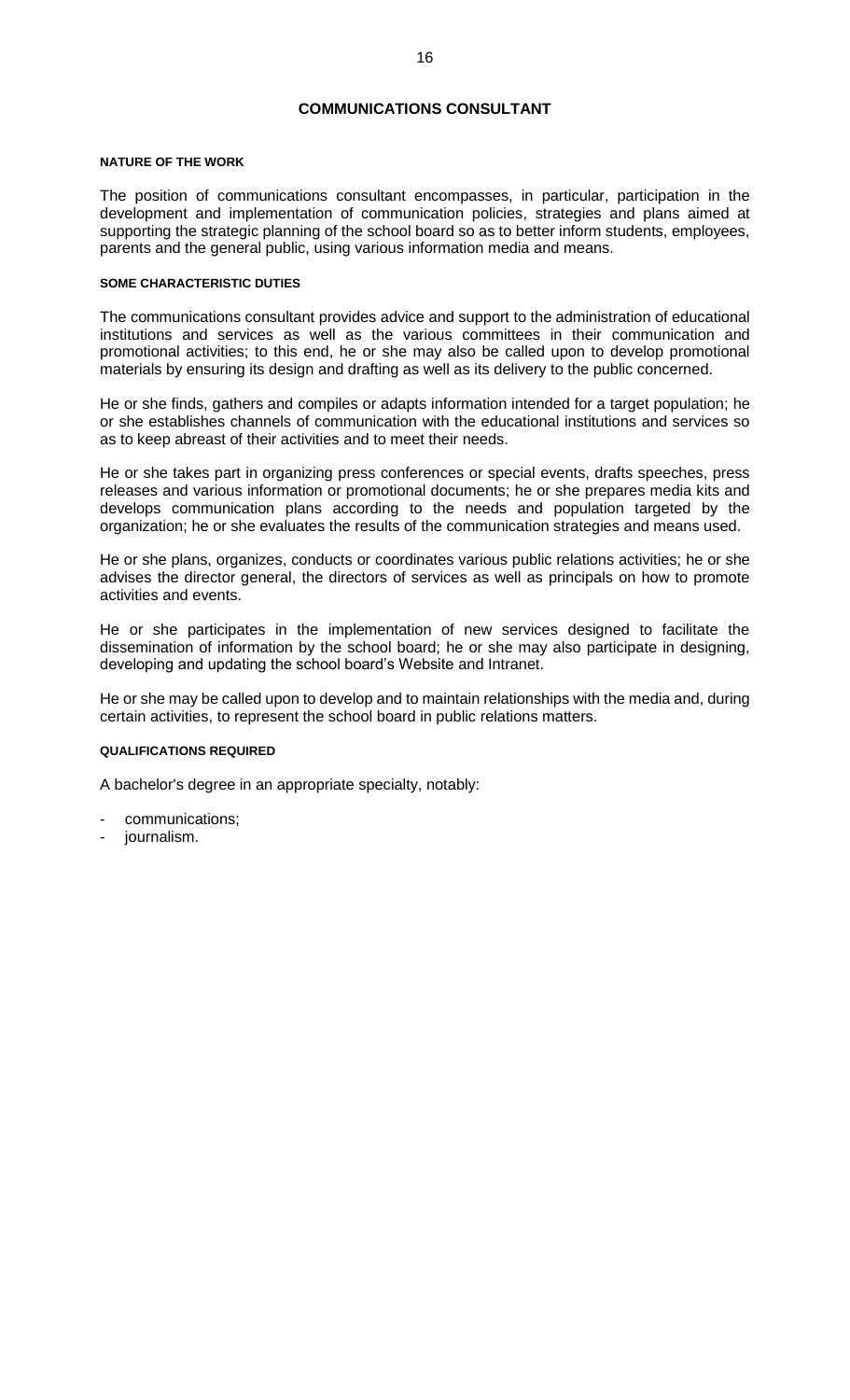# **SPIRITUAL, RELIGIOUS AND MORAL EDUCATION CONSULTANT**

# <span id="page-22-0"></span>**NATURE OF THE WORK**

The position of spiritual, religious and moral education consultant encompasses, in particular, the role of advisor to the director general and the management staff as well as the role of facilitator with the staff assigned to dispense the spiritual care and guidance and community involvement service or the various instructional services in religion or ethics with respect to the focus, organization and evaluation of the activities.

### **SOME CHARACTERISTIC DUTIES**

The spiritual, religious and moral education consultant advises school principals on how to express and organize the religious dimension in their schools, while respecting the freedom of conscience and of religion and to promote the spiritual growth of students within the educational project.

He or she provides advice and assistance to the administration in integrating the spiritual care and guidance and community involvement service into the student services programs as well as organizing and implementing the service in the various schools.

He or she promotes the development of quality facilitation and instructional services, in particular, by participating in the ongoing training of those responsible for dispensing instruction in religion, moral or ethics and a spiritual care and guidance and community involvement service and fostering the efficiency of the services offered in the various schools.

He or she ensures the exchange of information and cooperation between the school board and the religious denominations or groups in its territory.

# **QUALIFICATIONS REQUIRED**

- theology;
- religious sciences;
- philosophy;
- sociology.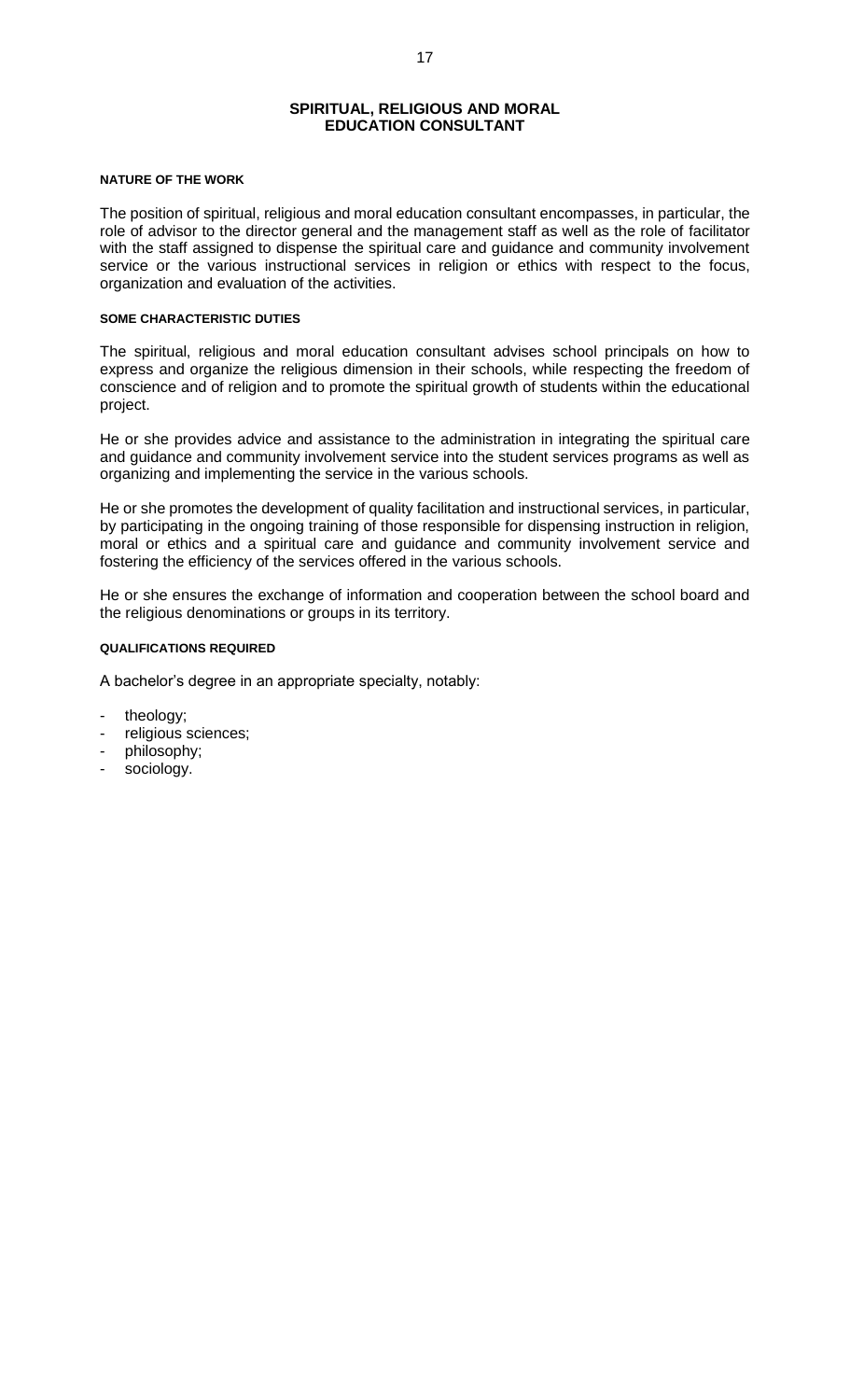# **COUNSELLOR IN ACADEMIC TRAINING**

#### <span id="page-23-0"></span>**NATURE OF THE WORK**

The position of counsellor in academic training encompasses, in particular, responsibility for helping, evaluating, advising and guiding students in the youth and adult sectors in developing their career plans and in choosing an educational path suited to their personal characteristics.

#### **SOME CHARACTERISTIC DUTIES**

The counsellor in academic training participates in developing and implementing an academic and vocational guidance service that meets the academic and administrative requirements of both the educational institutions and the school board.

He or she evaluates students (individual or group meetings) with respect to their interests, personality, professional experiences and personal needs, using appropriate methods, direct observations and information provided by teachers and other school resources and, where applicable, parents.

Through individual or group counselling sessions, he or she helps a student to carry out a self-analysis and to build an overall image of himself or herself, explore and clarify his or her situation and determine personal and professional goals, grasp the information received, understand, assume and overcome his or her personal and social problems.

He or she provides support to students in their search for means aimed at enabling them to overcome the difficulties associated with their education plan and their social and employment integration.

He or she provides information and advice to parents on the measures required to provide help and guidance to the student in defining and carrying out his or her educational and career objectives.

He or she contributes to the screening and identification of students experiencing difficulties, using an approach focussing on prevention and intervention; he or she works with a multidisciplinary team to draw up and review a student's individualized education plan by including his or her action plan in the plan, if necessary; he or she participates in defining intervention objectives and means; he or she works with other team members to ensure concerted and coordinated interventions and assess the achievement of objectives.

He or she advises management staff, prepares expertise, evaluation, progress and end-of-process reports and formulates appropriate recommendations to support decision making.

He or she acts as resource person for the guidance-oriented approach, he or she gives advice to school resources, provides them with documentation, suggests activities that enable them to identify variables contributing to the student's personal, academic and professional progress.

He or she plans, organizes and delivers academic and vocational information activities dealing with training program requirements, professions and market trends; he or she coordinates and assumes the activities of the documentation centre related to his or her specialty, ensures the purchase and update of specialized reference materials (magazines, CD-ROM, software or others) and provides support to the students and staff using them.

He or she establishes and maintains relationships and collaboration with representatives of the labour market and of other organizations that could be involved in providing academic and vocational guidance to students.

He or she prepares and updates files according to the rules defined by the school board; he or she prepares progress notes or reports as well as end-of-process and follow-up reports on his or her interventions.

# **QUALIFICATIONS REQUIRED**

A bachelor's degree in an appropriate specialty, notably guidance counselling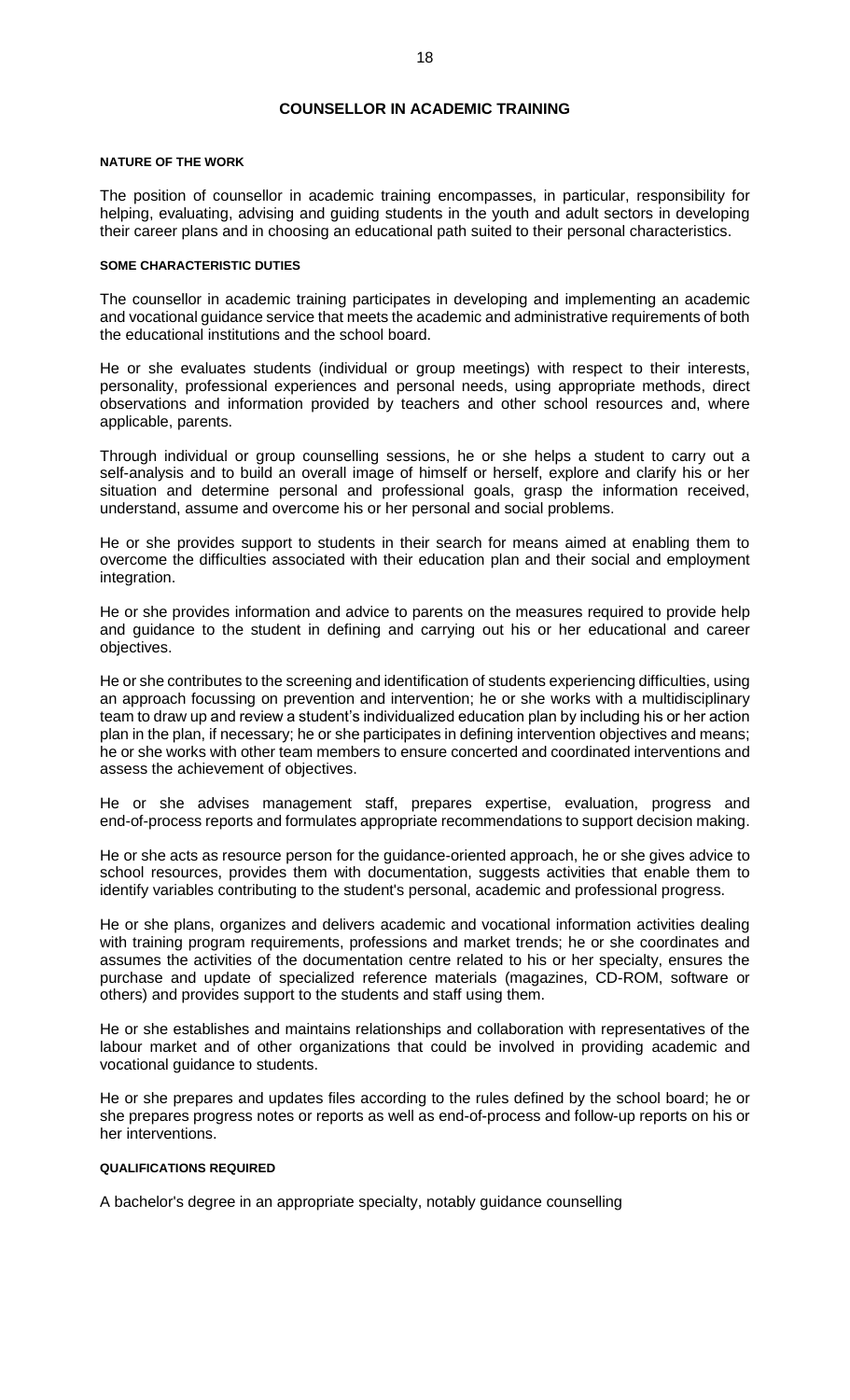# **ACADEMIC AND VOCATIONAL INFORMATION COUNSELLOR**

# <span id="page-24-0"></span>**NATURE OF THE WORK**

The position of academic and vocational information counsellor encompasses, in particular, responsibility for providing information, advice, assistance and guidance to students in the youth and adult sectors on programs of study, course selection and labour market to help them become familiar with academic and career paths so as to make informed choices.

#### **SOME CHARACTERISTIC DUTIES**

The academic and vocational information counsellor participates in developing and implementing an academic and vocational information service that meets the academic and administrative requirements of both the educational institutions and the school board.

He or she guides the student in preparing his or her educational path by providing him or her with any pertinent information on the educational path chosen; helps the student identify his or her needs and analyzes the student's record, while taking into account his or her aptitudes and interests.

He or she prepares and conducts, with a multidisciplinary team, awareness, information and training activities intended for students so as to arouse their interest in the labour market, to motivate them in school and to assess the achievement of objectives.

He or she acts as resource person for the guidance-oriented approach and helps the education community to set up the activities associated with this approach.

He or she plans, organizes and conducts academic and vocational information activities: conferences, industrial visits and information evenings; he or she works with other staff members to prepare and publish brochures and guides; he or she ensures the organization and operation of a documentation centre on the education community, career options and the labour market; he or she finds, analyzes and places, at the disposal of students, references, databanks and online directories.

He or she ensures the analysis, evaluation, coding and, if necessary, adaptation of academic and vocational information intended for students; he or she keeps abreast of labour market developments and programs, using, in particular, research and document review.

He or she establishes and maintains relationships and collaboration with representatives of the labour market, educational institutions and other organizations that could be involved in providing guidance to students; he or she promotes the activities and courses offered and responds to internal and external information requests.

He or she informs and supports students in filling out applications for programs and financial aid.

He or she prepares and updates files according to the rules defined by the school board.

#### **QUALIFICATIONS REQUIRED**

- academic and vocational counselling;
- guidance counselling.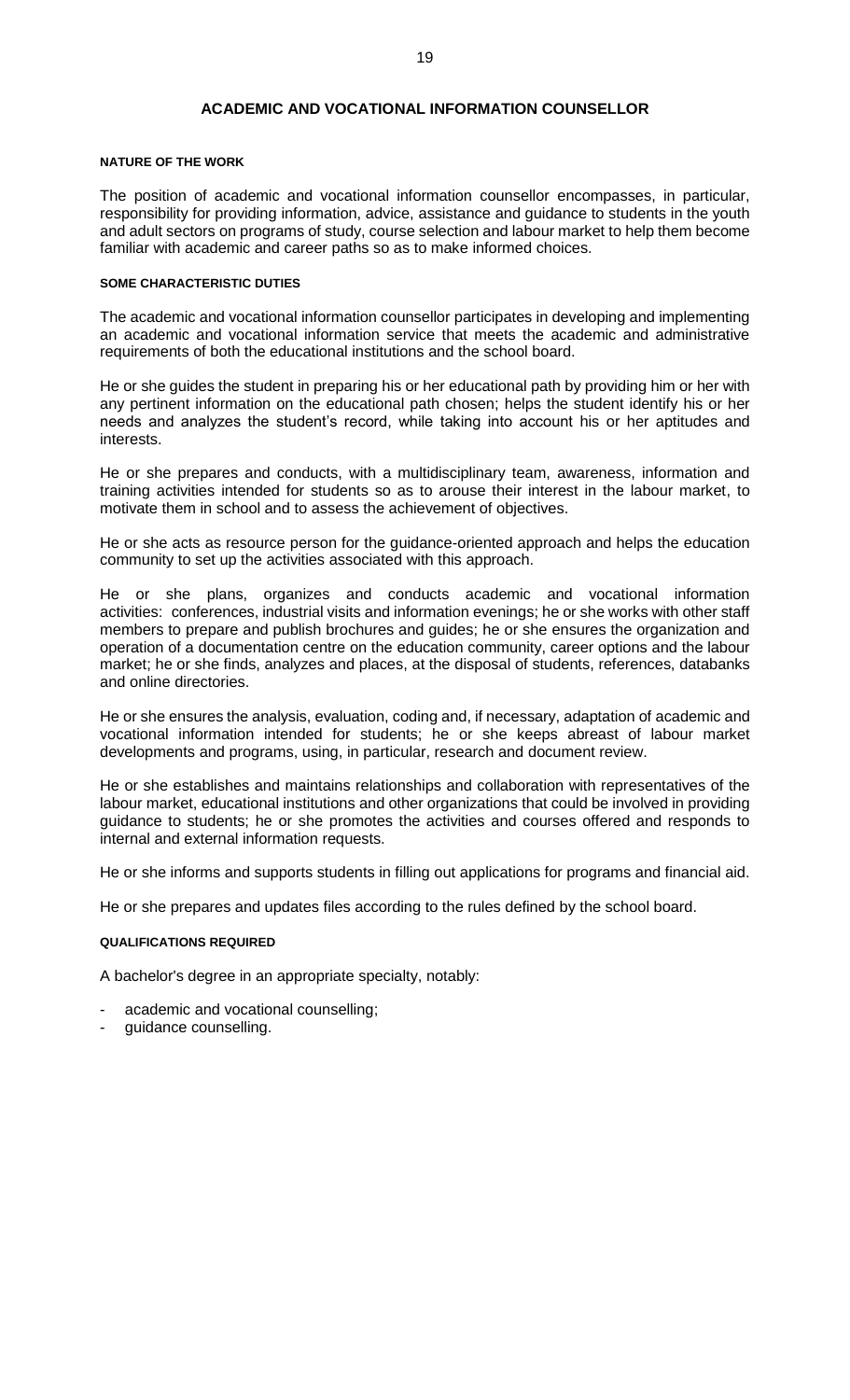# **COUNSELLOR IN REEDUCATION**

#### <span id="page-25-0"></span>**NATURE OF THE WORK**

The position of counsellor in reeducation encompasses, in particular, responsibility for carrying out prevention and screening activities as well as providing assistance and guidance to handicapped students or students experiencing or likely to experience social maladjustments or learning difficulties in order to improve the psychological health and restore the mental health of students in interaction with their environment and support them in their educational path and in their personal and social development.

# **SOME CHARACTERISTIC DUTIES**

The counsellor in reeducation participates in implementing a psychological service that meets the academic and administrative requirements of both the educational institutions and the school board.

He or she contributes to the screening and identification of students experiencing problems, using an approach focussing on prevention and intervention; he or she plans and conducts interviews and makes observations; he or she analyzes and interprets the observations and data gathered.

He or she works with a multidisciplinary team to draw up and review a student's individualized education plan by including his or her action plan in the plan, if necessary; he or she participates in defining intervention objectives and means, such as using the arts, music or other means of expression; he or she works with other team members to ensure concerted and coordinated interventions and assess the achievement of objectives.

He or she helps teachers determine the nature of the problem, provides them with advice and support in their teaching process, suggests or applies solutions or strategies conducive to improving the conditions for the success of a student or a group of students as well as plans, organizes and conducts training activities.

He or she works with students, groups of students or parents, helps them identify difficulties, supports them in exploring solutions and, as needed, recommends resources.

He or she advises management staff, prepares expertise, progress and end-of-process reports and formulates appropriate recommendations to support decision making.

He or she provides advice and support to school resources in matters pertaining to the integration of students into regular classes and proposes appropriate intervention means or activities for students or groups of students.

He or she may be called upon to help defuse crisis or emergency situations and to propose solutions.

He or she develops and maintains relations with representatives of partner organizations, the health and social services network and school boards.

He or she prepares and updates files according to the rules defined by the school board; he or she prepares progress notes or reports as well as end-of-process and follow-up reports on his or her interventions.

#### **QUALIFICATIONS REQUIRED**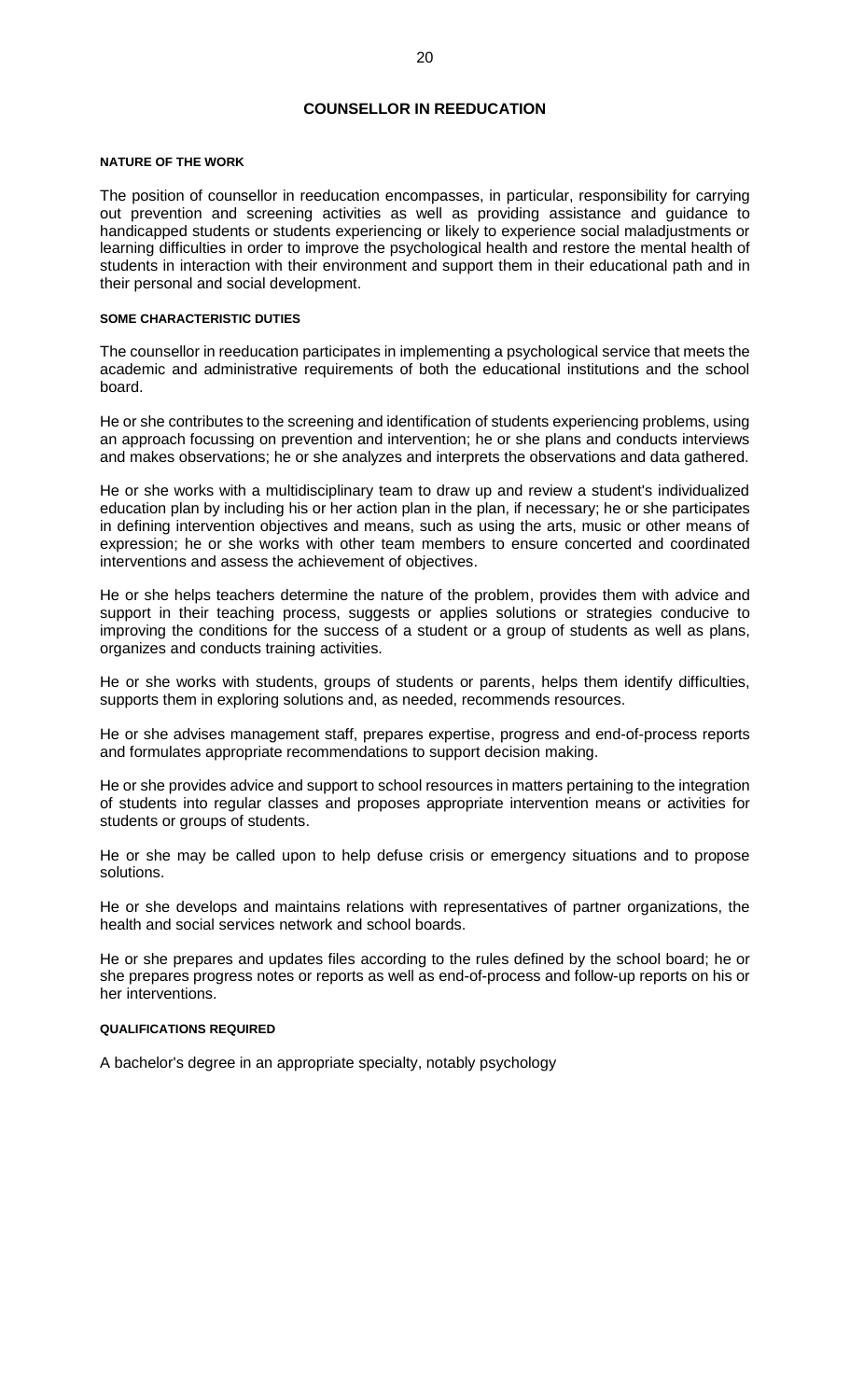# **EDUCATION CONSULTANT**

#### <span id="page-26-0"></span>**NATURE OF THE WORK**

The position of education consultant encompasses, in particular, responsibility for providing advice and support to staff of educational institutions and services in the implementation, development and evaluation of programs of study, class management and instructional materials.

#### **SOME CHARACTERISTIC DUTIES**

The education consultant participates in carrying out the educational project and the special projects of educational institutions; he or she participates in the development, implementation and evaluation of their success plan, while complying with the academic and administrative requirements of both the educational institutions and the school board.

He or she contributes to the implementation of programs of study and training, provides advice to the teachers and administration concerning the interpretation of those programs, designs and leads training workshops and sessions on program components; he or she collaborates in developing learning situations and supports experimentation in class.

He or she provides advice and support to teachers either individually or in a group format in matters pertaining to their daily teaching activities; he or she develops or selects and delivers training and instrumentation activities designed to respond to needs in pedagogical adaptation, innovation and development.

He or she provides teachers with learning evaluation tools and guides them in the design, preparation or adaptation of evaluation tools.

He or she may be called upon to work with a multidisciplinary team to draw up and review the individualized education plan of a handicapped student or a student with social maladjustments or learning difficulties; he or she participates in defining intervention objectives and means.

He or she works with teachers to prepare and implement strategies and projects aimed at helping students who are experiencing or who are likely to experience social maladjustments or learning difficulties.

He or she advises management, teaching or professional staff on matters pertaining to professional development programs, plans the programs and evaluates the results.

He or she analyzes and recommends the purchase of learning materials, supplementary materials, equipment, software and program packages, and provides advice on room layouts.

He or she advises school staff on the means for integrating technology into teaching; he or she participates in carrying out related projects; he or she prepares and delivers training and information workshops on components of the program for integrating technology.

He or she collaborates with other school resources, partner organizations and the Ministère de l'Éducation et de l'Enseignement supérieur.

In addition, the education consultant in the general adult education and vocational training sectors promotes the school board to social and economic partners and draws up an appropriate promotional plan.

He or she meets with representatives of various businesses so as to develop with them training programs that meet their needs and those of their staff; he or she draws up memorandums of agreement and service offers.

He or she participates in organizing work-study programs, training periods and industrial visits; provides support to the teachers concerned and information and advice to employers.

#### **QUALIFICATIONS REQUIRED**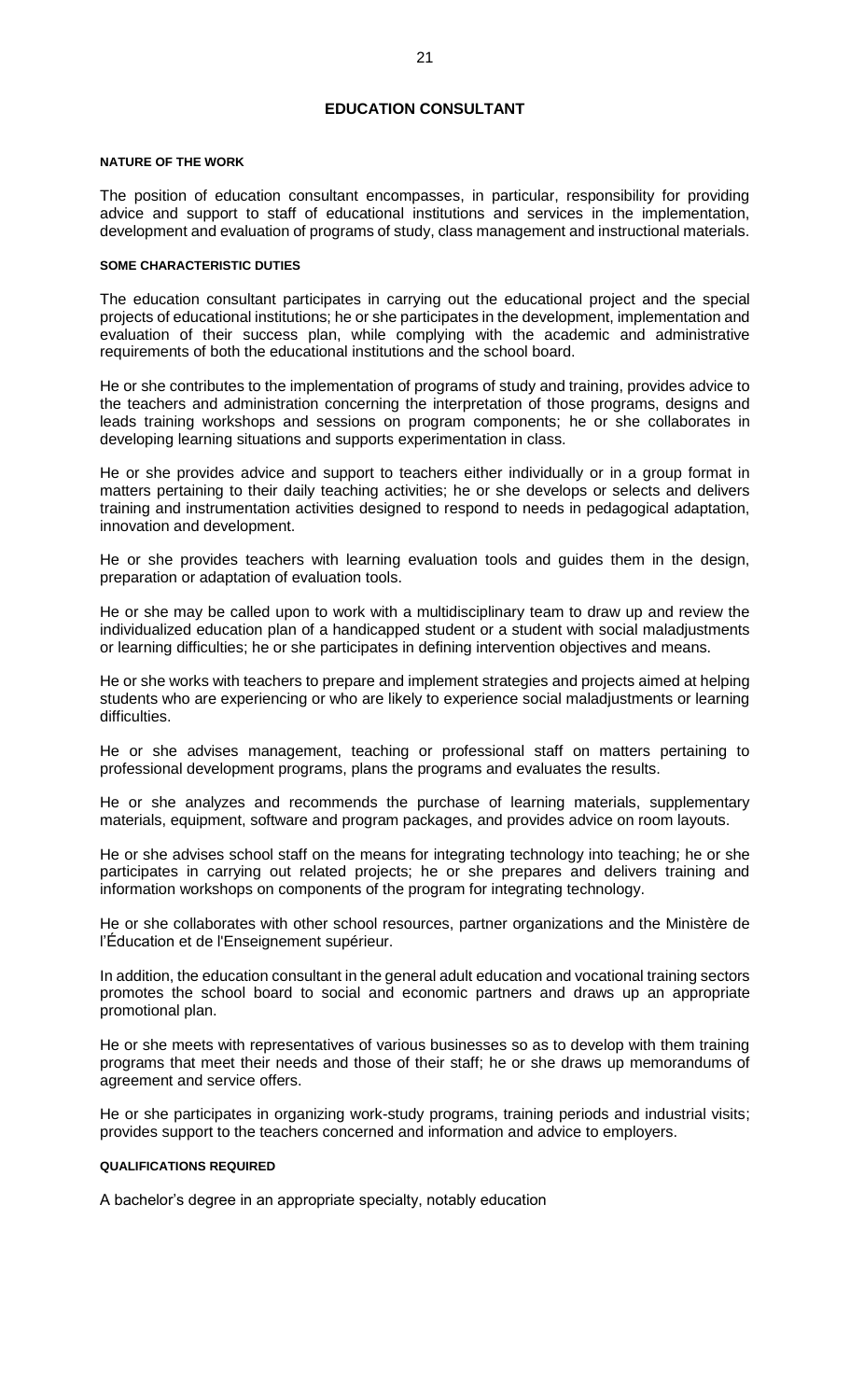# **DIETICIAN/NUTRITIONIST**

#### <span id="page-27-0"></span>**NATURE OF THE WORK**

The position of dietician/nutritionist encompasses, in particular, responsibility for planning, developing and conducting activities related to the school board's food policy and nutrition and healthy eating programs. The dietician/nutritionist provides advice on nutrition and the proper feeding of the school population, develops pertinent documentation and prepares and applies quality standards for the food services offered in educational institutions.

#### **SOME CHARACTERISTIC DUTIES**

The dietician/nutritionist participates in preparing the school board's food policy; he or she ensures compliance with the policy and the administrative requirements of the school board as well as the hygiene and safety standards for food services.

He or she identifies and studies the needs of the school population in the area of nutrition; develops information and education programs and tools on nutrition for students, parents and staff; develops, coordinates and conducts information, education and awareness-building activities on nutrition.

He or she prepares menus, while taking into account the specific needs of the varied school population and the needs in nutrients required to support maximum growth.

He or she oversees the operation of cafeterias, coordinates and supervises the work of employees assigned to cafeterias under the jurisdiction of the school board; he or she advises the school board on the ways to set up and operate its kitchens and dining rooms, on the purchase of equipment and food and on the qualifications required of food services staff; he or she takes part in preparing and monitoring the budgets related to the activities in his or her sector.

He or she participates in drawing up nutrition assistance programs, oversees the implementation and monitors them.

He or she acts as resource person for school staff and deals with suppliers, caterers and representatives of other organizations.

# **QUALIFICATIONS REQUIRED**

Be a member of the *Ordre professionnel des diététistes du Québec*.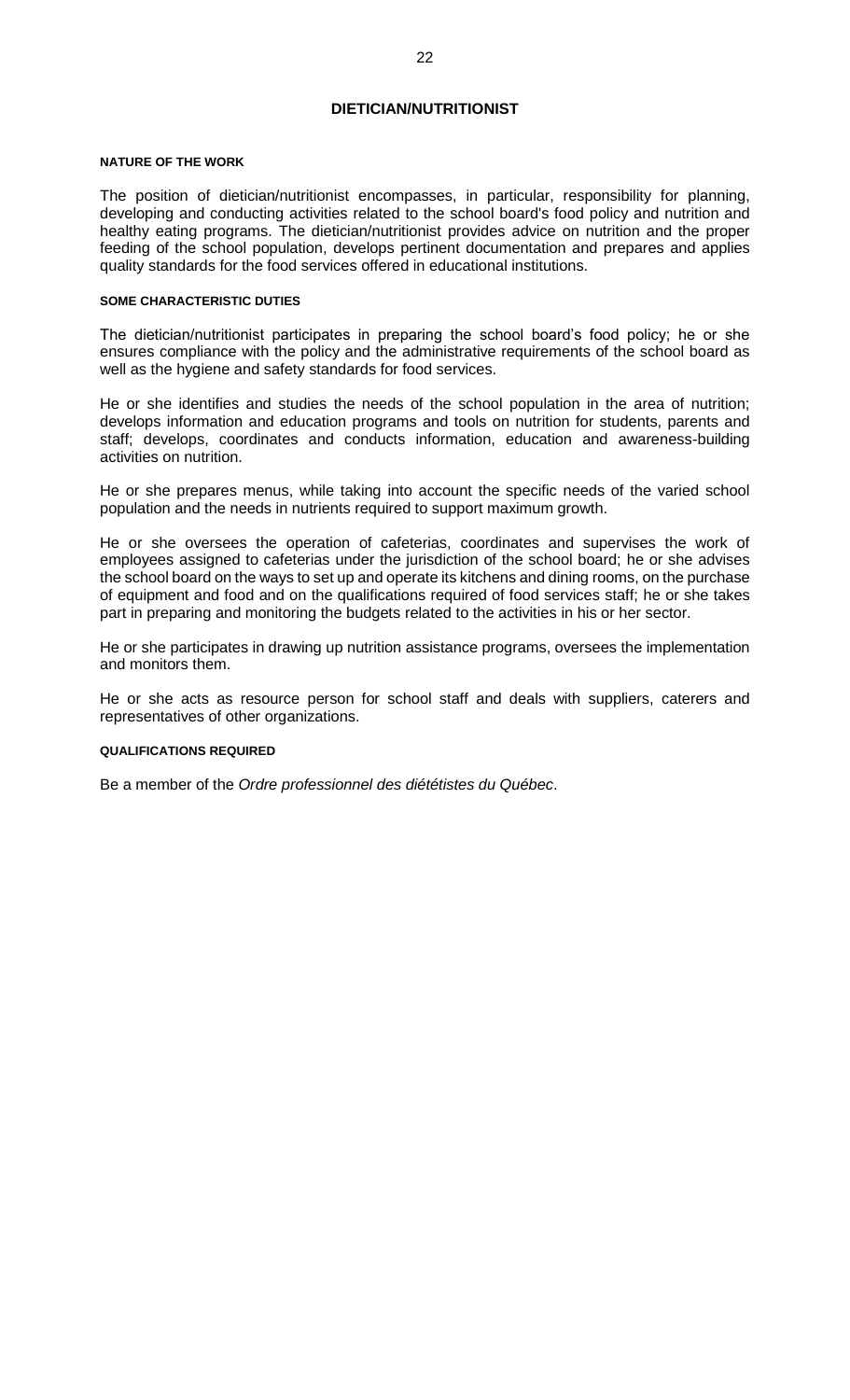# **OCCUPATIONAL THERAPIST**

#### <span id="page-28-0"></span>**NATURE OF THE WORK**

The position of occupational therapist encompasses, in particular, responsibility for screening and evaluating the functional skills of students experiencing physical or psychomotor difficulties and developing and implementing an occupational therapy treatment and intervention plan for students so as to develop, restore or maintain their skills, compensate for their disabilities, minimize handicap situations and adapt their environment to foster their optimal autonomy and help students pursue their educational path.

#### **SOME CHARACTERISTIC DUTIES**

The occupational therapist assesses the student's development in various areas: fine and gross motor skills, sensory integration, perceptual-cognitive skills, social and rational aspect, daily living and domestic activities; he or she analyzes and evaluates the students' functional skills, including students with handicaps or social maladjustments and students suffering from a mental or neuropsychological disorder attested to by a diagnosis or an evaluation conducted by qualified personnel. He or she determines, as part of an individualized education plan, an occupational therapy treatment and intervention plan to meet the student's needs. He or she decides on the use of restraints, if necessary.

Through individual or group therapy sessions, he or she helps the student in the areas where he or she experiences delays to enable him or her to reach the maximum level of functioning; through activities and the education community, he or she promotes generalization of learning so as to develop skills to live a productive and independent life.

He or she works with a multidisciplinary team to draw up and review a student's individualized education plan by including the occupational therapy treatment and intervention plan in the plan, if necessary; he or she participates in defining intervention objectives and means; he or she works with other team members to ensure concerted and coordinated interventions and assess the achievement of objectives.

He or she designs, selects, adapts and prepares the materials necessary for individual or group therapy sessions and recommends the purchase of equipment; he or she provides advice and support to teachers to enable them to adapt their teaching or materials and recommends strategies; he or she meets with parents and provides them with support and advice so as to develop attitudes and skills fostering the student's rehabilitation.

He or she may consult and train resources in the education, medical or rehabilitation community.

He or she advises management staff, prepares expertise, evaluation, briefing and progress reports and makes appropriate recommendations to support decision making.

He or she may also conduct workshops and offer support to groups of parents in conjunction with resources in the education or health and social services network.

He or she prepares and updates files according to the standards related to the practice of the profession and the rules defined by the school board; he or she prepares progress notes or reports as well as end-of-process and follow-up reports on his or her interventions.

# **QUALIFICATIONS REQUIRED**

Be a member of the *Ordre des ergothérapeutes du Québec*.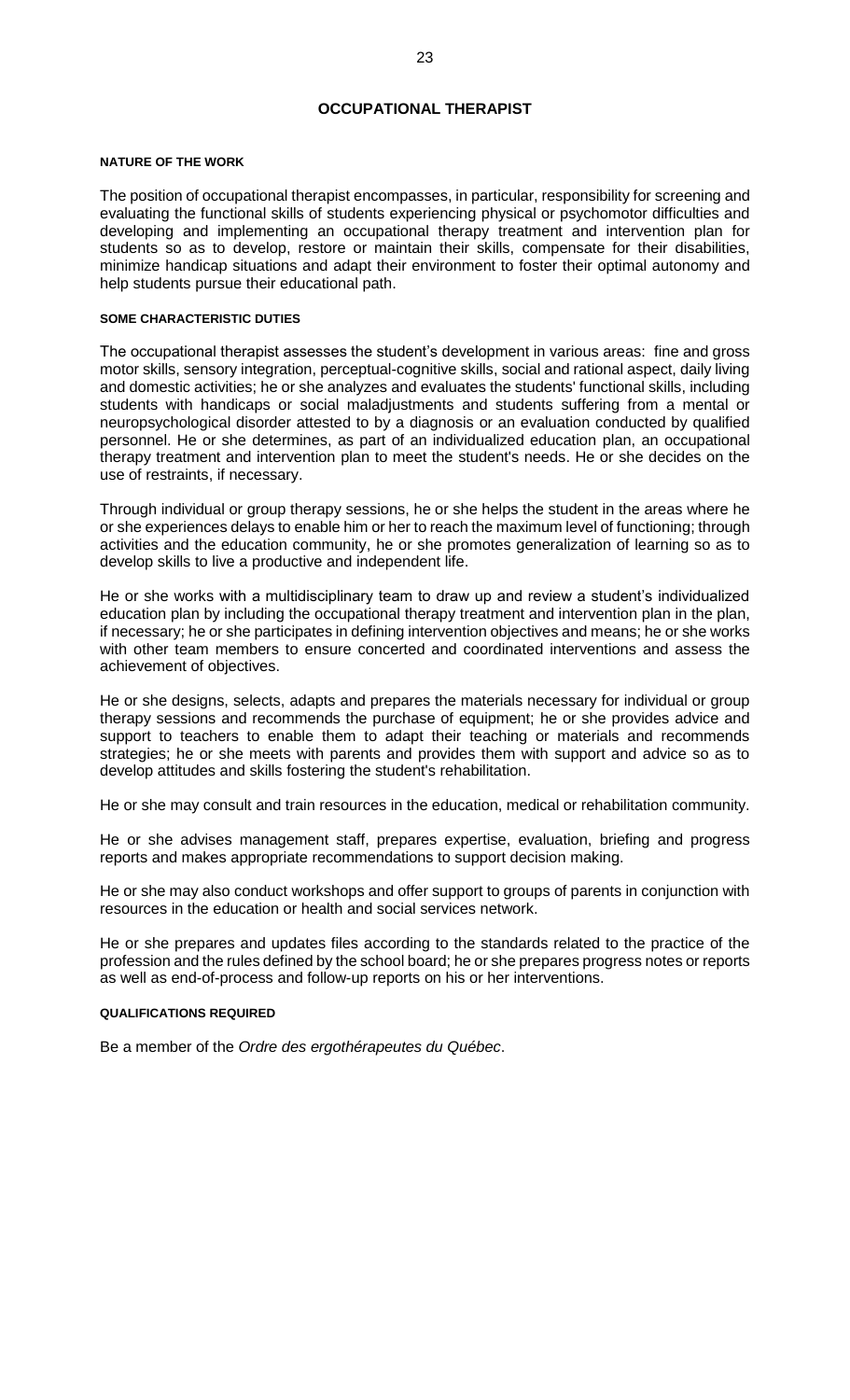# **SPEECH THERAPIST OR AUDIOLOGIST**

#### <span id="page-29-0"></span>**NATURE OF THE WORK**

The position of speech therapist or audiologist encompasses, in particular, responsibility for carrying out prevention, screening and evaluation activities with students experiencing or likely to experience hearing, language, speech or voice problems and for determining and implementing a speech therapy or audiology treatment and intervention plan focussing on developing, restoring or maintaining communication skills of students in interaction with their environment and help them pursue their educational path.

#### **SOME CHARACTERISTIC DUTIES**

The speech therapist or audiologist analyzes and interprets the information gathered, evaluates the students' hearing, language, speech or voice functions, including students with handicaps or social maladjustments and students suffering from a mental or neurophysiological disorder attested to by a diagnosis or an evaluation conducted by qualified personnel. He or she determines, as part of an individualized education plan, a speech therapy or audiology treatment and intervention plan to meet the student's needs.

He or she participates in developing and implementing a speech therapy or audiology service, while taking into account the academic and administrative requirements of both the educational institutions and the school board.

He or she participates in the planning, delivery or supervision of activities designed to prevent the onset of communication problems or to detect communication disorders and to complement the activities of the other resources concerned.

He or she contributes to the screening and identification of students experiencing difficulties, using an approach focussing on prevention and intervention; he or she works with a multidisciplinary team to draw up and review a student's individualized education plan by including the speech therapy or audiology treatment and intervention plan in the plan, if necessary; he or she participates in defining intervention objectives and means; he or she works with other team members to ensure concerted and coordinated interventions and assess the achievement of objectives.

He or she works with a class or group of students exhibiting common difficulties or specific problems so as to facilitate their learning and social integration.

He or she provides advice and support to the teacher and explains to him or her the nature of the student's communication difficulties so that he or she may adapt his or her teaching and the instructional materials used; he or she informs the teacher of the effect of the difficulties on the student's or group's learning and social adaptation; he or she ensures the development and adaptation of existing learning materials; he or she participates in choosing oral communication aids.

He or she provides support and the necessary tools to family members and other school resources as well as pertinent advice so as to enable the latter to develop attitudes and skills fostering the development of the student's communication skills. He or she plans, organizes and conducts training, information and awareness-building activities related to communication difficulties.

He or she establishes and maintains collaboration and relationships with partner organizations; he or she contacts the other resources concerned to obtain or provide advice and information; he or she may refer the student or his or her parents to resources appropriate to the situation and needs.

He or she advises management staff, prepares expertise, evaluation, briefing and progress reports and makes appropriate recommendations to support decision making.

He or she prepares and updates files according to the standards related to the practice of the profession and the rules defined by the school board; he or she prepares progress notes or reports as well as end-of-process and follow-up reports on his or her interventions.

# **QUALIFICATIONS REQUIRED**

Be a member of the *Ordre des orthophonistes et audiologistes du Québec*.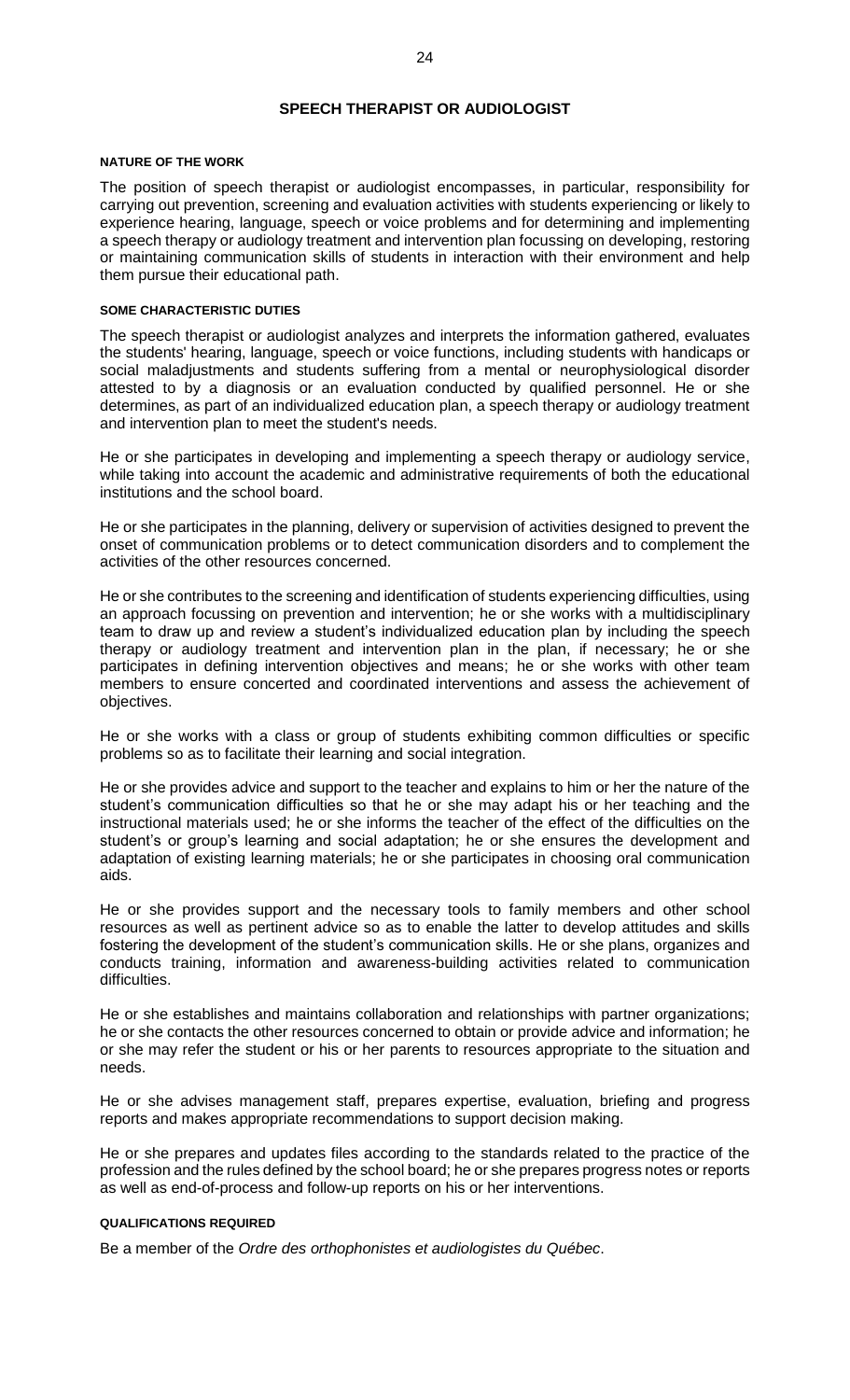# **PSYCHOEDUCATOR**

#### <span id="page-30-0"></span>**NATURE OF THE WORK**

The position of psychoeducator encompasses, in particular, responsibility for carrying out prevention and screening activities, providing assistance and guidance as well as evaluating the adaptation difficulties and adaptive skills of students experiencing or likely to experience social maladjustments and determining a psychoeducational intervention plan and its implementation in order to create conditions to foster the student's optimal adaptation, restore and develop his or her adaptive skills and autonomy in interaction with his or her environment. He or she provides advice and support to school resources and parents.

#### **SOME CHARACTERISTIC DUTIES**

The psychoeducator participates in developing and implementing a psychoeducational service that meets the academic and administrative requirements of both the educational institutions and the school board.

He or she contributes to the screening and identification of students experiencing problems, using an approach focussing on prevention and intervention; he or she plans and conducts evaluations of students' adaptation difficulties and adaptive skills, including students with handicaps or social maladjustments and students suffering from a mental or neuropsychological disorder attested to by a diagnosis or an evaluation conducted by qualified personnel in order to determine the student's overall functioning and psychosocial needs; he or she gathers pertinent information from school or external resources and parents, selects and uses appropriate tests, conducts interviews, makes observations and analyzes data, as part of the individualized education plan, to meet the student's needs.

He or she works with a multidisciplinary team to draw up and review a student's individualized education plan by including his or her action plan in the plan, if necessary; he or she participates in defining intervention objectives and means; he or she works with other team members to ensure concerted and coordinated interventions and assess the achievement of objectives.

He or she works with teachers to develop and implement strategies and projects aimed at helping students who are experiencing or who are likely to experience social maladjustments.

He or she provides assistance and advice to school resources and parents of students with social maladjustments; he or she recommends strategies for working with the students and guides them in adopting attitudes and approaches focussing on the development of desirable social behaviours and coping skills; he or she plans, organizes and conducts training activities.

He or she plans, organizes and conducts, in conjunction with other school or external resources, activities with classes or groups of students experiencing common difficulties or specific problems.

He or she designs, adapts or prepares materials based on the needs and abilities of students experiencing social maladjustments.

He or she advises management staff, prepares expertise, evaluation, briefing and progress reports and formulates appropriate recommendations to support decision making.

He or she provides advice and support to school resources in matters pertaining to the integration of students into regular classes and proposes appropriate intervention means or activities for students.

He or she establishes and maintains relationships and collaboration with partner organizations; he or she contacts the other resources concerned to obtain or give advice and information; he or she may refer the student or his or her parents to resources appropriate to the situation and needs.

He or she may be called upon to help defuse crisis or emergency situations and to propose solutions.

He or she prepares and updates files according to the standards related to the practice of the profession and the rules defined by the school board; he or she prepares progress notes or reports as well as end-of-process and follow-up reports on his or her interventions.

# **QUALIFICATIONS REQUIRED**

Be a member of the *Ordre des psychoéducateurs et psychoéducatrices du Québec*.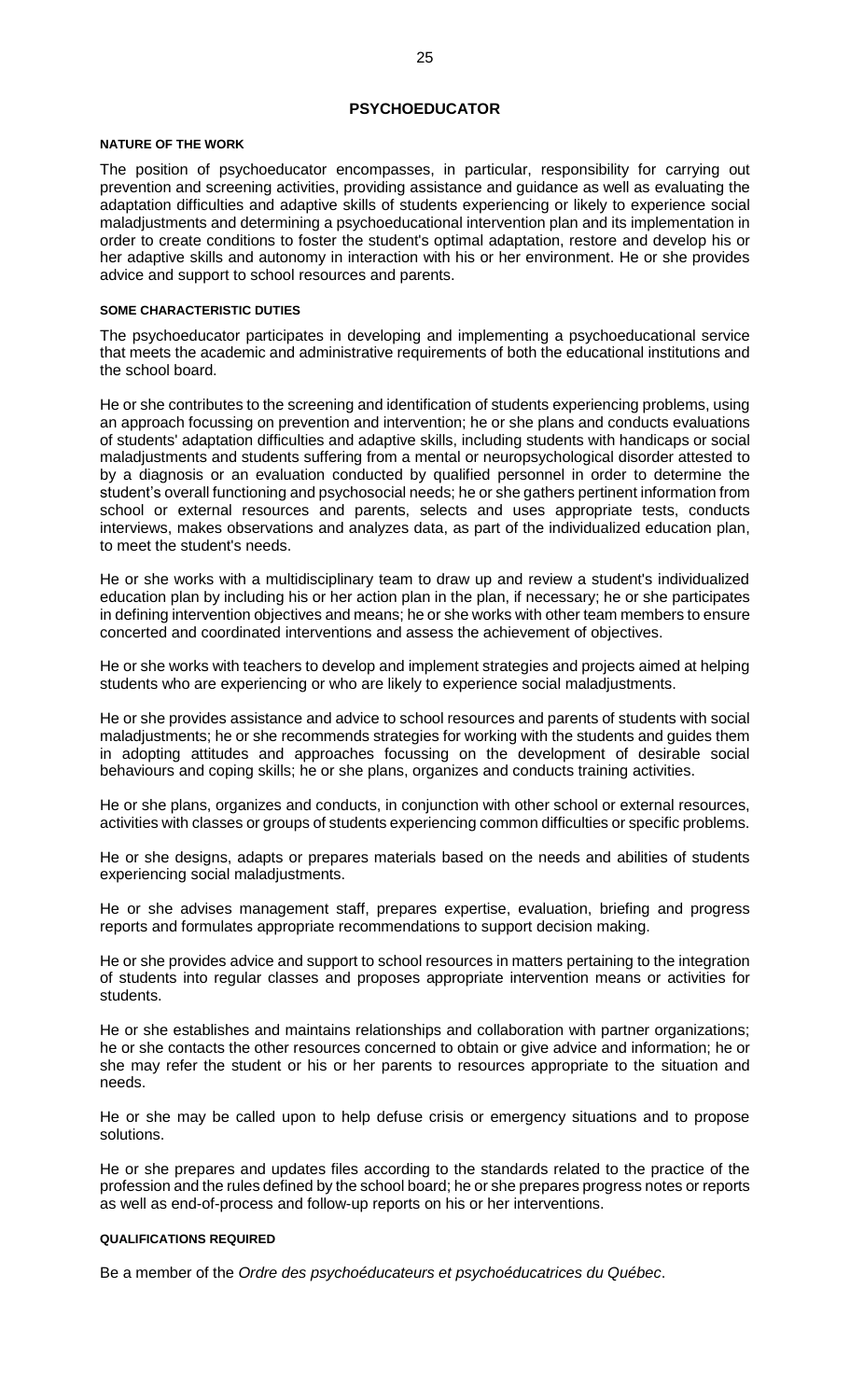# **PSYCHOLOGIST**

#### <span id="page-31-0"></span>**NATURE OF THE WORK**

The position of psychologist encompasses, in particular, responsibility for prevention and screening activities, providing assistance and guidance to students experiencing or likely to experience social maladjustments or learning difficulties, evaluating the psychological and mental functioning and determining an individualized education plan in order to foster psychological health and restore mental health of students in interaction with their environment and support them in their educational path and in their personal and social development.

### **SOME CHARACTERISTIC DUTIES**

The psychologist participates in developing and implementing a psychological service that meets the academic and administrative requirements of both the educational institutions and the school board.

He or she contributes to the screening and identification of students experiencing problems, using an approach focussing on prevention and intervention. He or she plans and conducts evaluations of the students' psychological and mental functioning, including students with handicaps or social maladjustments and students suffering from a mental or neuropsychological disorder attested to by a diagnosis or an evaluation conducted by qualified personnel. He or she selects and uses recognized standardized psychometric tools; he or she conducts interviews and makes observations, analyzes and interprets the observations and data gathered. He or she determines, as part of an individualized education plan, a psychological intervention plan to meet the student's needs.

He or she works with a multidisciplinary team to draw up and review a student's individualized education plan by including his or her action plan in the plan, if necessary; he or she participates in defining intervention objectives and means; he or she works with other team members to ensure concerted and coordinated interventions and assess the achievement of objectives.

He or she helps teachers determine the nature of the problem; provides them with advice and support in their educational process; he or she suggests or applies solutions conducive to improving the conditions for the success of a student or a group of students; he or she plans, organizes and conducts training activities.

He or she works with students, groups of students or parents, helps them identify difficulties, supports them in exploring solutions and, as needed, recommends resources.

He or she advises management staff, prepares expertise, evaluation, briefing and progress reports and formulates appropriate recommendations to support decision making.

He or she provides advice and support to school resources in matters pertaining to the integration of students into regular classes; he or she proposes appropriate intervention means or activities for a student or a group of students.

He or she may be called upon to help defuse crisis or emergency situations and to propose solutions.

He or she develops and maintains relations with representatives of partner organizations, the health and social services network and school boards.

He or she prepares and updates files according to the standards related to the practice of the profession and the rules defined by the school board; he or she prepares progress notes or reports as well as end-of-process and follow-up reports on his or her interventions.

#### **QUALIFICATIONS REQUIRED**

Be a member of the *Ordre des psychologues du Québec*.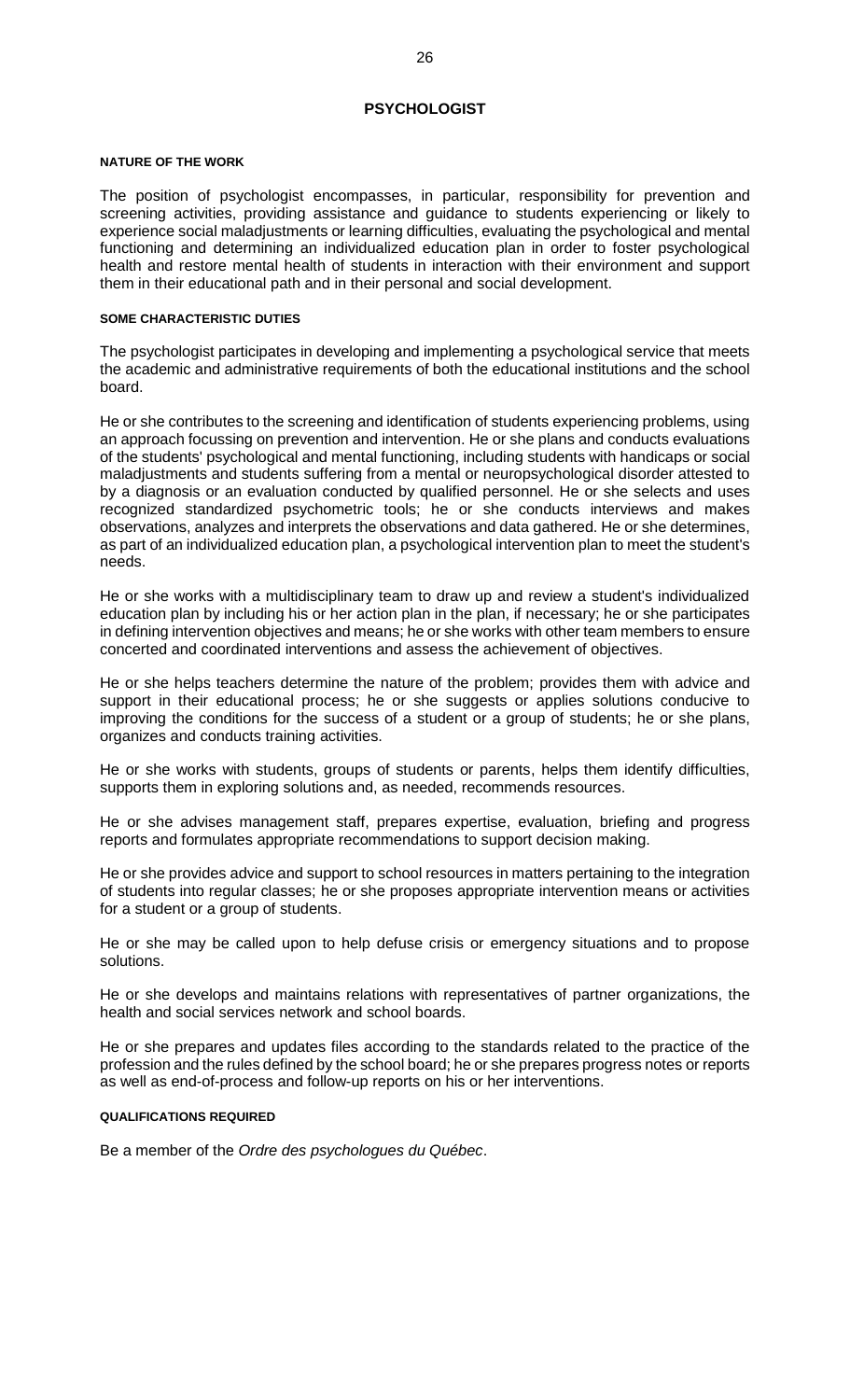# **TRANSLATOR**

#### <span id="page-32-0"></span>**NATURE OF THE WORK**

The position of translator encompasses, in particular, responsibility for the translation and correction of various texts or documents issued by or addressed to the school board. It also encompasses responsibility for the preparation and update of documents related to the work of a translator.

# **SOME CHARACTERISTIC DUTIES**

The translator translates, in general, from French to English and from English to French, various texts such as: reports, speeches, correspondence, notices, resolutions and documents of an educational nature.

He or she conducts the necessary terminology research (dictionaries, specialized books, translation software) or consults specialized colleagues.

He or she collaborates in drafting texts, in English or French, corrects proofs and documents translated by others and provides linguistic information.

He or she translates, on occasion, texts in a language other than French or English, and determines the priority of the texts to be translated.

He or she keeps current a collection of books, a terminology bank relating to his or her work and a specialized lexicon.

# **QUALIFICATIONS REQUIRED**

A bachelor's degree in an appropriate specialty, notably translation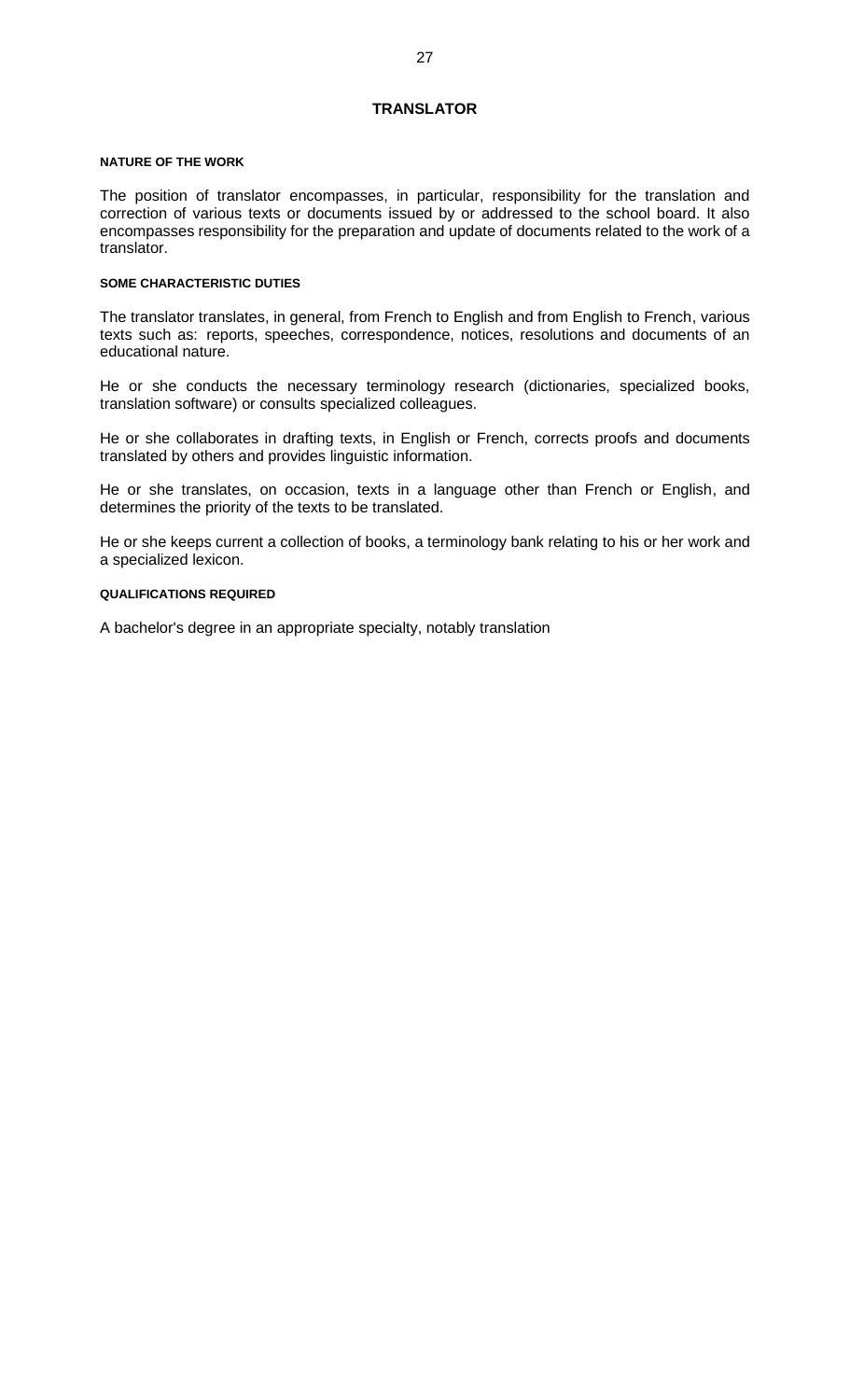# **CERTIFIED TRANSLATOR**

#### <span id="page-33-0"></span>**NATURE OF THE WORK**

The position of certified translator encompasses, in particular, responsibility for the translation and correction of various texts or documents issued by or addressed to the school board. It also encompasses responsibility for the preparation and update of documents related to the work of a translator.

# **SOME CHARACTERISTIC DUTIES**

The certified translator translates, in general, from French to English and from English to French various texts such as: reports, speeches, correspondence, notices, resolutions and documents of an educational nature.

He or she conducts the necessary terminology research (dictionaries, specialized books, translation software) or consults specialized colleagues.

He or she collaborates in drafting texts, in English or French, corrects proofs and documents translated by others and provides linguistic information.

He or she translates, on occasion, texts in a language other than French or English, and determines the priority of the texts to be translated.

He or she keeps current a collection of books, a terminology bank relating to his or her work and a specialized lexicon.

#### **QUALIFICATIONS REQUIRED**

Be a member of the *Ordre des traducteurs, terminologues et interprètes agréés du Québec (OTTIAQ)*.